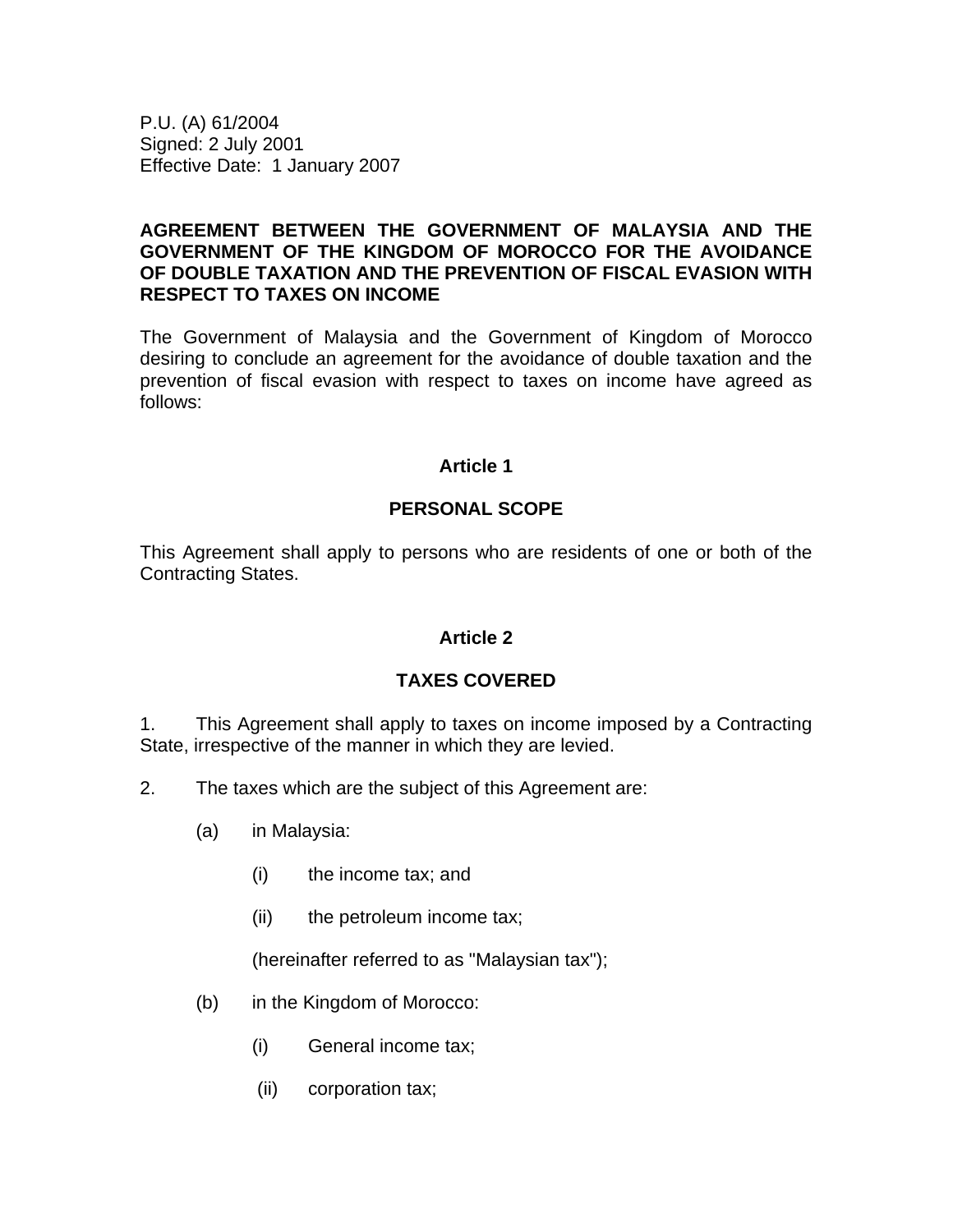- (iii) the tax on income from the shares or social parts and assimilated income;
- (iv) the tax on immovable property profits;
- (v) the participation on the national solidarity; and
- (vi) the tax on income from placing fixed income;

(hereinafter referred to as "Moroccan tax").

3. This Agreement shall also apply to any identical or substantially similar taxes on income which are imposed after the date of signature of this Agreement in addition to, or in place of, the existing taxes. The competent authorities of the Contracting States shall notify each other of important changes which have been made in their respective taxation laws.

# **Article 3**

# **GENERAL DEFINITIONS**

- 1. In this Agreement, unless the context otherwise requires:
	- (a) the term "Malaysia" means the territories of the Federation of Malaysia, the territorial waters of Malaysia and sea-bed and subsoil of the territorial waters, and includes any area extending beyond the limits of the territorial waters of Malaysia, and the sea-bed and subsoil of any such area, which has been or may hereafter be designated under the laws of Malaysia has sovereign rights for the purposes of exploring and exploiting the natural resources, whether living or non-living;
	- (b) (i) the term "Morocco" means the Kingdom of Morocco; and
		- (ii) when used in geographical sense the term "Morocco" includes:
		- (\*) the territory of the Kingdom of Morocco, the territorial sea thereof, and
		- (\*\*) the sea-bed and subsoil of the submarine areas adjacent to the coast thereof, but beyond the territorial sea and the exclusive economic zone, over which Morocco exercises sovereign rights, in accordance with its domestic laws and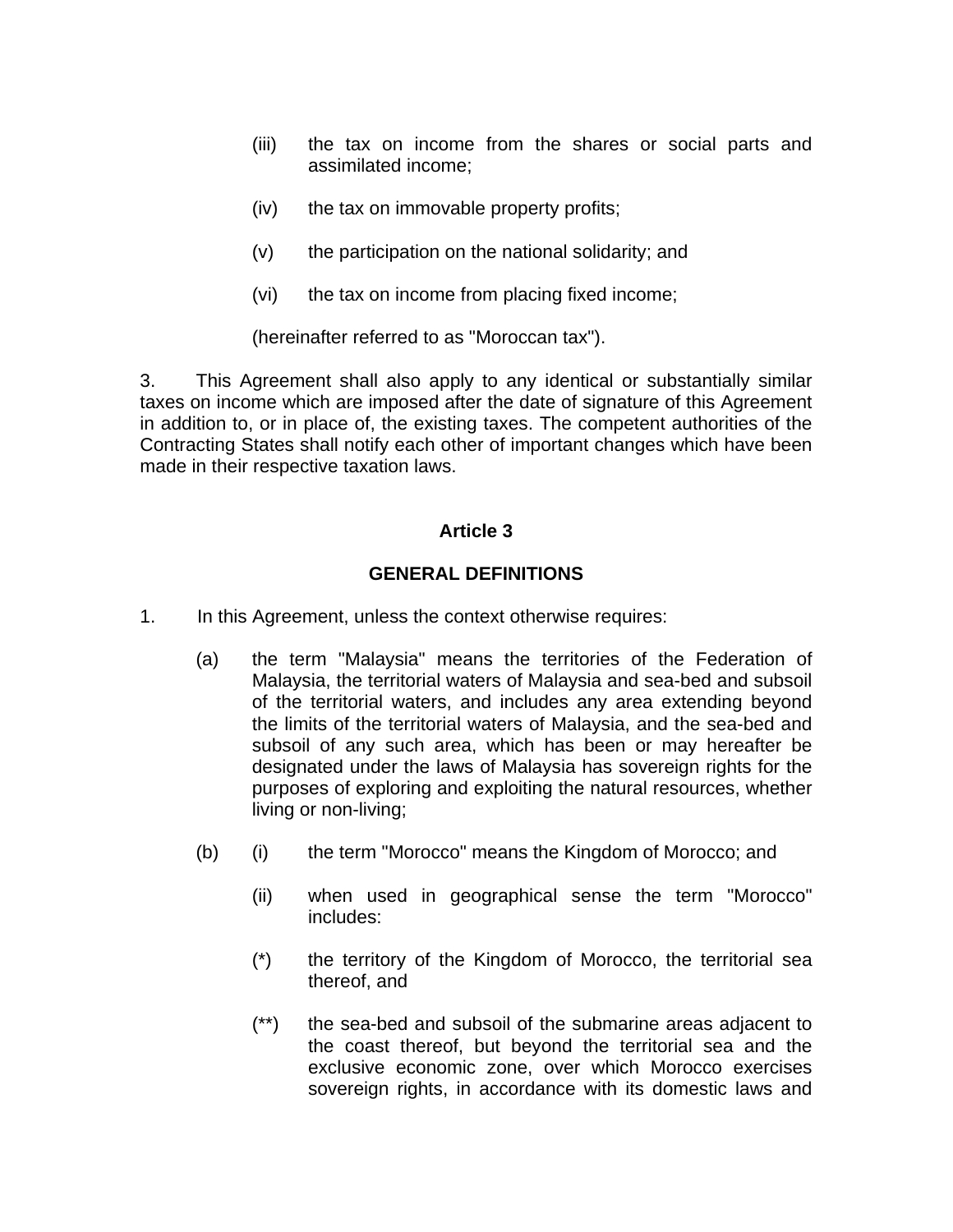the international law for the purpose of exploration and exploitation of the natural resources of such areas (continental shelf);

- (c) the terms "a Contracting State" and "the other Contracting State" mean Malaysia or Morocco as the context requires;
- (d) the term "person" includes an individual, a company and any other body of persons which is treated as a person for tax purposes;
- (e) the term "company" means any body corporate or any entity which is treated as a body corporate for tax purposes;
- (f) the terms "enterprise of a Contracting State" and "enterprise of the other Contracting State" mean respectively an enterprise carried on by a resident of a Contracting State and an enterprise carried on by a resident of the other Contracting State;
- (g) the term "tax" means Malaysian tax or Moroccan tax, as the context requires;
- (h) the term "national" means:
	- (i) in relation to Malaysia, any individual possessing the citizenship of Malaysia and any legal person, partnership, association and any other entity deriving its status as such from the laws in force in Malaysia;
	- (ii) in relation to Morocco, any individual possessing Moroccan nationality and any legal person, partnership, association and any other entity deriving its status as such from the laws in force in Morocco;
- (i) the term "international traffic" means any transport by a ship or aircraft operated by an enterprise of a Contracting State, except when the ship or aircraft is operated solely between places in the other Contracting State;
- (j) the term "competent authority" means:
	- (i) in the case of Malaysia, the Minister of Finance or his authorised representative;
	- (ii) in the case of Morocco, the Minister of Finance or his authorised representative; and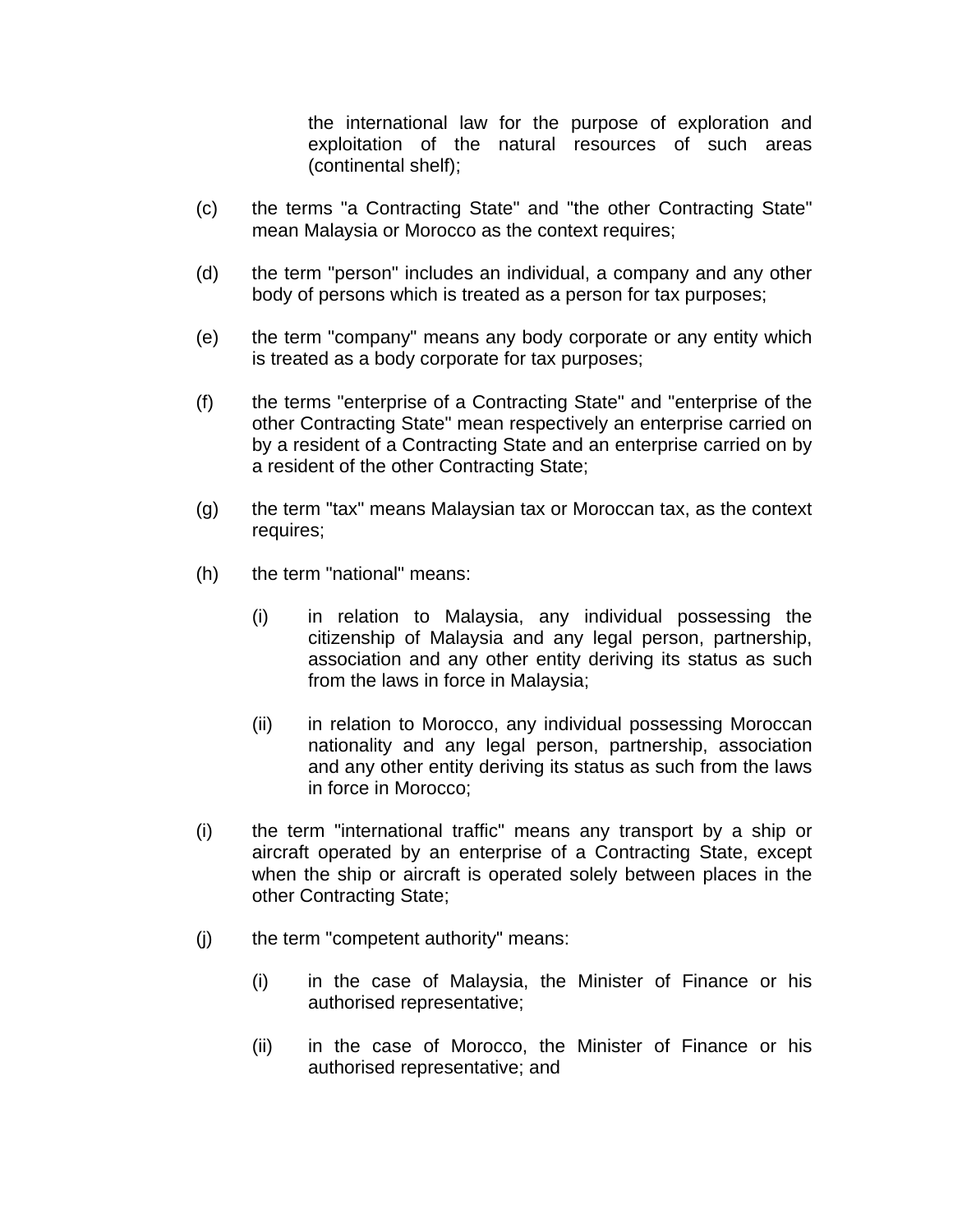(k) the term "statutory body" means any body established by or under a specific law to discharge any governmental function.

2. In the application of this Agreement by a Contracting State, any term not defined therein shall, unless the context otherwise requires, have the meaning which it has under the law of that State concerning the taxes to which this Agreement applies.

# **Article 4**

# **RESIDENT**

1. For the purposes of this Agreement, the term "resident of a Contracting State" means:

- (i) in the case of Malaysia, a person who is resident in Malaysia for the purposes of Malaysian tax; and
- (ii) in the case of Morocco, a person who, under the domestic laws, is liable to tax therein by reason of his domicile, residence, place of management or any other criterion of a similar nature.

2. Where by reason of the provisions of paragraph 1 an individual is a resident of both Contracting States, then his status shall be determined in accordance with the following rules:

- (a) he shall be deemed to be a resident of the State in which he has a permanent home available to him. If he has a permanent home available to him in both States, he shall be deemed to be a resident only of the State with which his personal and economic relations are closer (centre of vital interests);
- (b) if the State in which he has his centre of vital interests cannot be determined, or if he has not a permanent home available to him in either State, he shall be deemed to be a resident of the State in which he has a habitual abode;
- (c) if he has a habitual abode in both States or in neither of them, he shall be deemed to be a resident of the State of which he is a national;
- (d) if he is a national of both States or of neither of them, the competent authorities of the Contracting States shall settle the question by mutual agreement.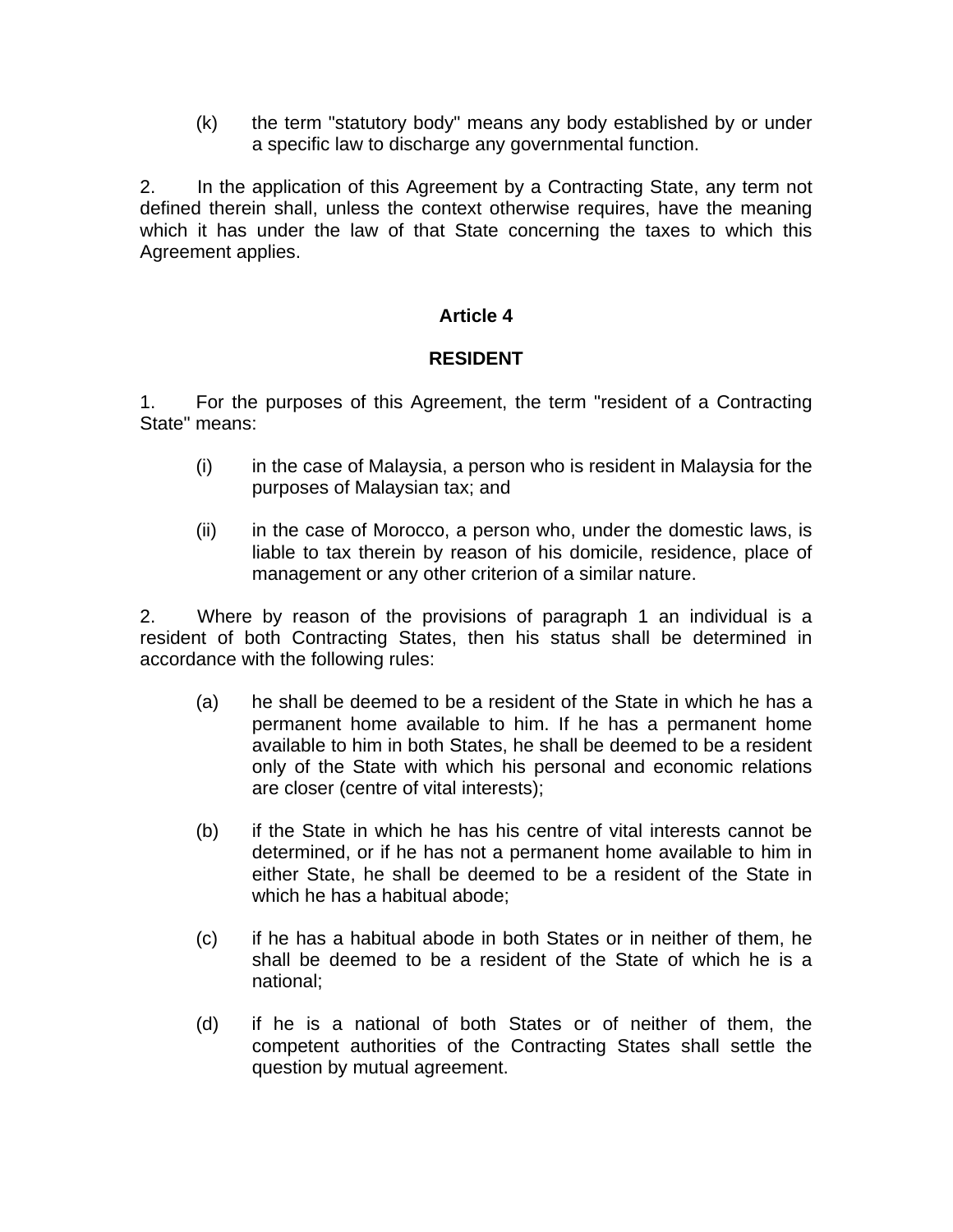3. Where by reason of the provisions of paragraph 1 a person other than an individual is a resident of both Contracting States, then it shall be deemed to be a resident of the State in which its place of effective management is situated.

# **Article 5**

#### **PERMANENT ESTABLISHMENT**

1. For the purposes of this Agreement, the term "permanent establishment" means a fixed place of business through which the business of an enterprise is wholly or partly carried on.

2. The term "permanent establishment" shall include especially:

- (a) a place of management;
- (b) a branch;
- (c) an office;
- (d) a factory;
- (e) a workshop;
- (f) a mine, an oil or gas well, a quarry or any other place of extraction of natural resources including timber or other forest produce;
- (g) a farm or plantation;
- (h) a building site or construction, assembly or installation project or supervisory activities in connection therewith, but only where such site, project or activities continue for a period of more than 8 months.
- 3. The term "permanent establishment" shall be deemed not to include:
	- (a) the use of facilities solely for the purpose of storage, display or delivery of goods or merchandise belonging to the enterprise;
	- (b) the maintenance of a stock of goods or merchandise belonging to the enterprise solely for the purpose of storage, display or delivery;
	- (c) the maintenance of a stock of goods or merchandise belonging to the enterprise solely for the purpose of processing by another enterprise;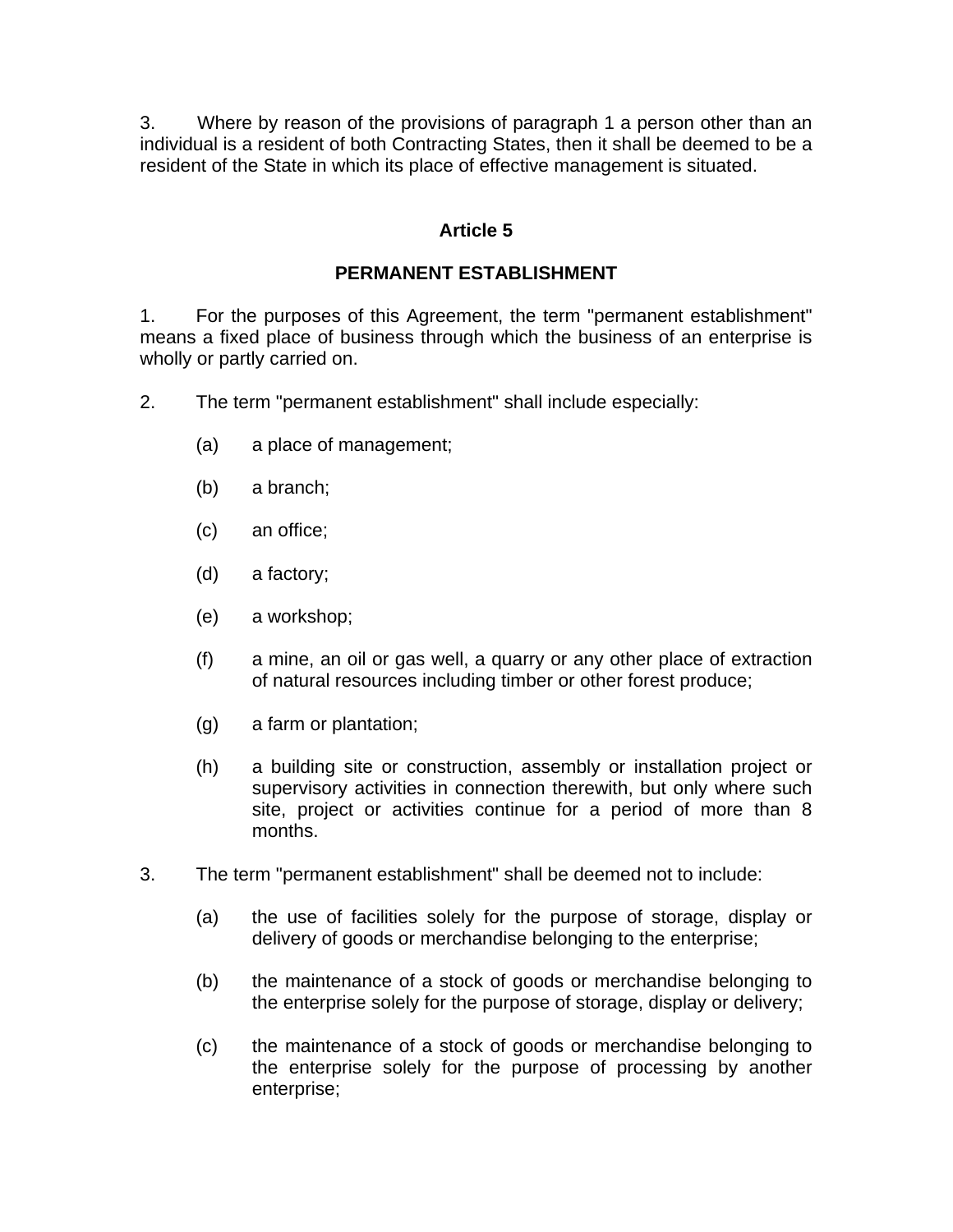- (d) the maintenance of a fixed place of business solely for the purpose of purchasing goods or merchandise, or of collecting information, for the enterprise;
- (e) the maintenance of a fixed place of business solely for the purpose of carrying on, for the enterprise, any other activity of a preparatory or auxiliary character;
- (f) the maintenance of a fixed place of business solely for any combination of activities mentioned in subparagraphs (a) to (e), provided that the overall activity of the fixed place of business resulting from this combination is of a preparatory or auxiliary character.

4. Notwithstanding the provisions of paragraphs 1 and 2, where a person - other than an agent of an independent status to whom paragraph 5 applies -- is acting on behalf of an enterprise and has, habitually exercises, in a Contracting State an authority to conclude contracts in the name of the enterprise, that enterprise shall be deemed to have a permanent establishment in that State in respect of any activities which that person undertakes for the enterprise, unless the activities of such person are limited to those mentioned in paragraph 3 which, if exercised through a fixed place of business, would not make this fixed place of business a permanent establishment under the provisions of that paragraph.

5. An enterprise shall not deemed to have a permanent establishment in a Contracting State merely because it carries on business in that other State through a broker, general commission agent or any other agent of an independent status, where such persons are acting in the ordinary course of their business.

However, when the activities of such an agent are devoted wholly or almost wholly on behalf of that enterprise, he shall not be considered an agent of an independent status of the transactions between the agent and the enterprise were not made under arm's length conditions.

6. The fact that a company which is a resident of a Contracting State controls or is controlled by a company which is a resident of the other Contracting State, or which carries on business in that order State (whether through a permanent establishment or otherwise), shall not of itself constitute either company a permanent establishment of the order.

# **Article 6**

#### **INCOME FROM IMMOVABLE PROPERTY**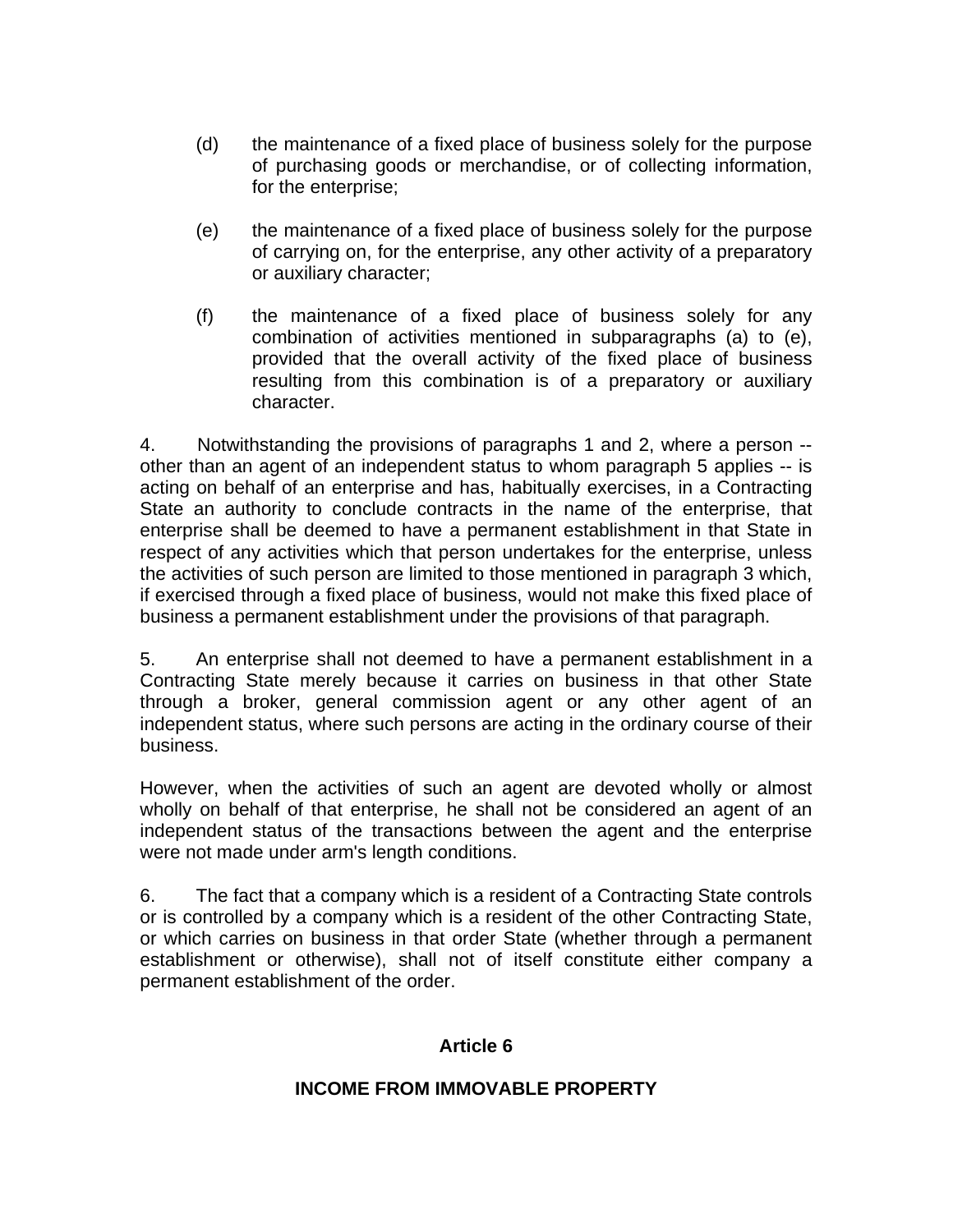1. Income derived by a resident of a Contracting State from immovable property situated in the other Contracting State may be taxed in that order State under its domestic laws without prejudice of the provisions of the Article 7.

2. For the purposes of this Agreement, the term "immovable property" shall be defined in accordance with the law of the Contracting State in which the property in question is situated. The term shall in any case include property accessory to immovable property, livestock and equipment used in agriculture and forestry, rights to which the provisions of general law respecting landed property apply, usufruct of immovable property and right to variable or fixed payments as consideration for the working of, or the right to work, mineral deposits, oil or gas wells, quarries and other places of extracting of natural resources including timber or other forest produce. Ships, boats and aircraft shall not be regarded as immovable property.

3. The provisions of paragraph 1 shall apply to income derived from the direct use, letting, or use in any other form of immovable property.

4. The provisions of paragraphs 1 and 3 shall also apply to the income from immovable property of an enterprise and to income from immovable property used for the performance of independent personal services.

#### **Article 7**

# **BUSINESS PROFITS**

1. The profits of an enterprise of a Contracting State shall be taxable only in that Contracting State unless the enterprise carries on business in the other Contracting State through a permanent establishment situated therein. If the enterprise carries on business as aforesaid, the profits of the enterprise may be taxed in the other State but only on so much thereof as is attributable to that permanent establishment.

2. Subject to the provisions of paragraph 3, where an enterprise of a Contracting State carries on business in the other Contracting State through a permanent establishment situated therein, there shall in each Contracting State be attributed to that permanent establishment the profits which it might be expected to make if it were a distinct and separate enterprise engaged in the same or similar activities under the same or similar conditions and dealing wholly independently with the enterprise of which it is a permanent establishment.

3. In determining the profits of a permanent establishment, there shall be allowed as deductions expenses which including executive and general administrative expenses, which would be deductible if the permanent establishment were independent enterprise, insofar as they are reasonably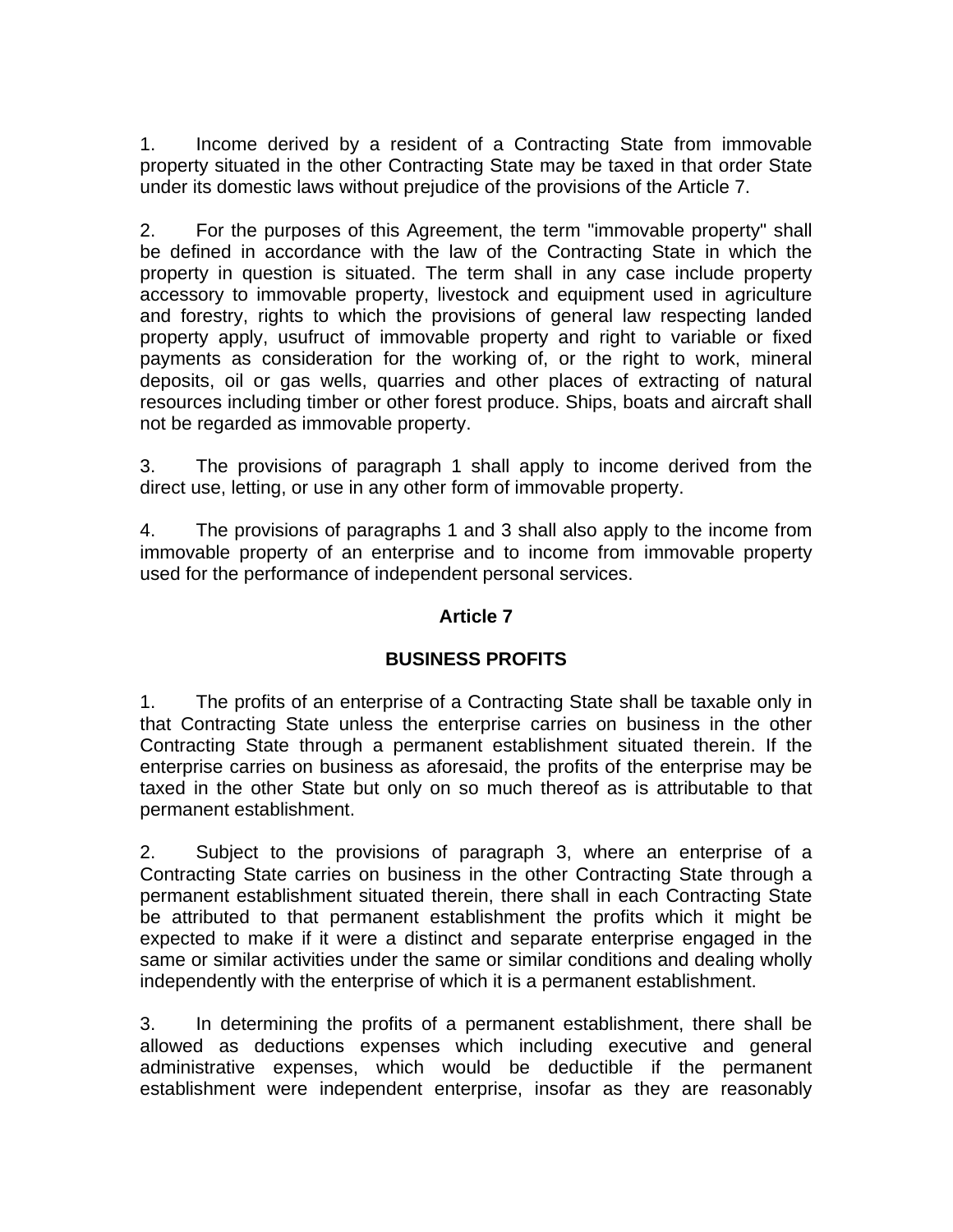allocable to the permanent establishment, whether incurred in the State in which the permanent establishment is situated or elsewhere.

4. If the information available to the competent authority is inadequate to determine the profits to be attributed to the permanent establishment of an enterprise, nothing in this Article shall affect the application of any law of that State relating to the determination of the tax liability of a person by the exercise of a discretion or the making of an estimate by the competent authority, provided that the law shall be applied, so far as the information available to the competent authority permits, in accordance with the principles of this Article.

5. No profits shall be attributed to a permanent establishment by reason of the mere purchase by that permanent establishment of goods or merchandise for the enterprise.

6. For the purposes of the preceding paragraphs, the profits to be attributed to the permanent establishment shall be determined by the same method year by year unless there is good and sufficient reason to the contrary.

7. Where profits include items of income which are dealt with separately in other Articles of this Agreement, then the provisions of those shall not be affected by the provisions of this Article.

# **Article 8**

# **SHIPPING AND AIR TRANSPORT**

1. Profits derived by an enterprise of a Contracting State from the operation of ships or aircraft in international traffic shall be taxable only in that State.

2. Paragraph 1 shall also apply to the share of the profits from the operation of ships or aircraft derived by an enterprise of a Contracting State through participation in a pool, a joint business or an international operating agency.

# **Article 9**

# **ASSOCIATED ENTERPRISES**

Where:

(a) an enterprise of a Contracting State participates directly or indirectly in the management, control or capital of an enterprise of the other Contracting State, or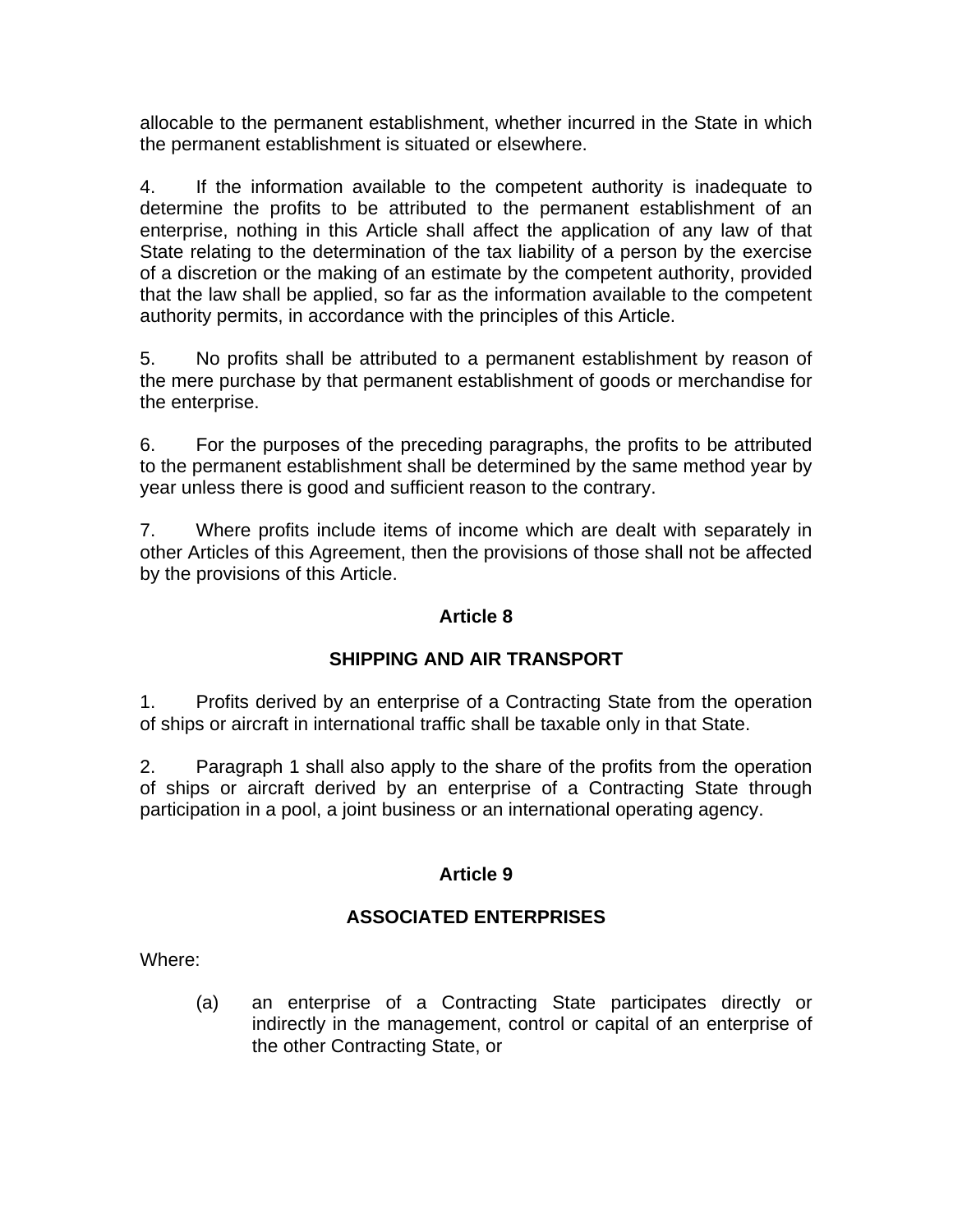(b) the same persons participate directly or indirectly in the management, control or capital of an enterprise of a Contracting State and an enterprise of the other Contracting State,

and in either case conditions are made or imposed between the two enterprises in their commercial or financial relations which differ from those would be made between independent enterprises, then any profits which would, but for those conditions, have accrued to one of the enterprises, but, by reason of those conditions, have not so accrued, may be included in the profits of that enterprise and taxed accordingly.

# **Article 10**

# **DIVIDENDS**

1. Dividends paid by a company which is a resident of a Contracting State to a resident of the other Contracting State may be taxed in that other State.

2. However, such dividends may also be taxed in the Contracting State of which the company paying the dividends is a resident and according to the laws of that State, but if the recipient is the beneficial owner of the dividends the tax so charged shall not exceed 10 per cent of the gross amount of the dividends. However, if the beneficial owner is company (other than a partnership) which holds directly at least 10 per cent of the capital company paying the dividends the tax so charged shall not exceed 5 per cent of the gross amount of the dividends.

This paragraph shall not affect the taxation of the company in respect of the profits out of which the dividends are paid.

3. The term "dividends" as used in this Article means income from shares or other rights, not being debt-claims, participating in profits, as well as income from other corporate rights which is subjected to the same taxation treatment as income from shares by the laws of the State of which the company making the distribution is a resident.

4. The provisions of paragraphs 1 and 2 shall not apply if the beneficial owner of the dividends, being a resident of a Contracting State, carries on business in the other Contracting State, of which the company paying the dividends is a resident, through a permanent establishment situated therein, and the holding in respect of which the dividends are paid is effectively connected with such permanent establishment. In such case, the provisions of Article 7 shall apply.

5. Where a company which is a resident of a Contracting State derives income or profits from the other Contracting State, that other State may not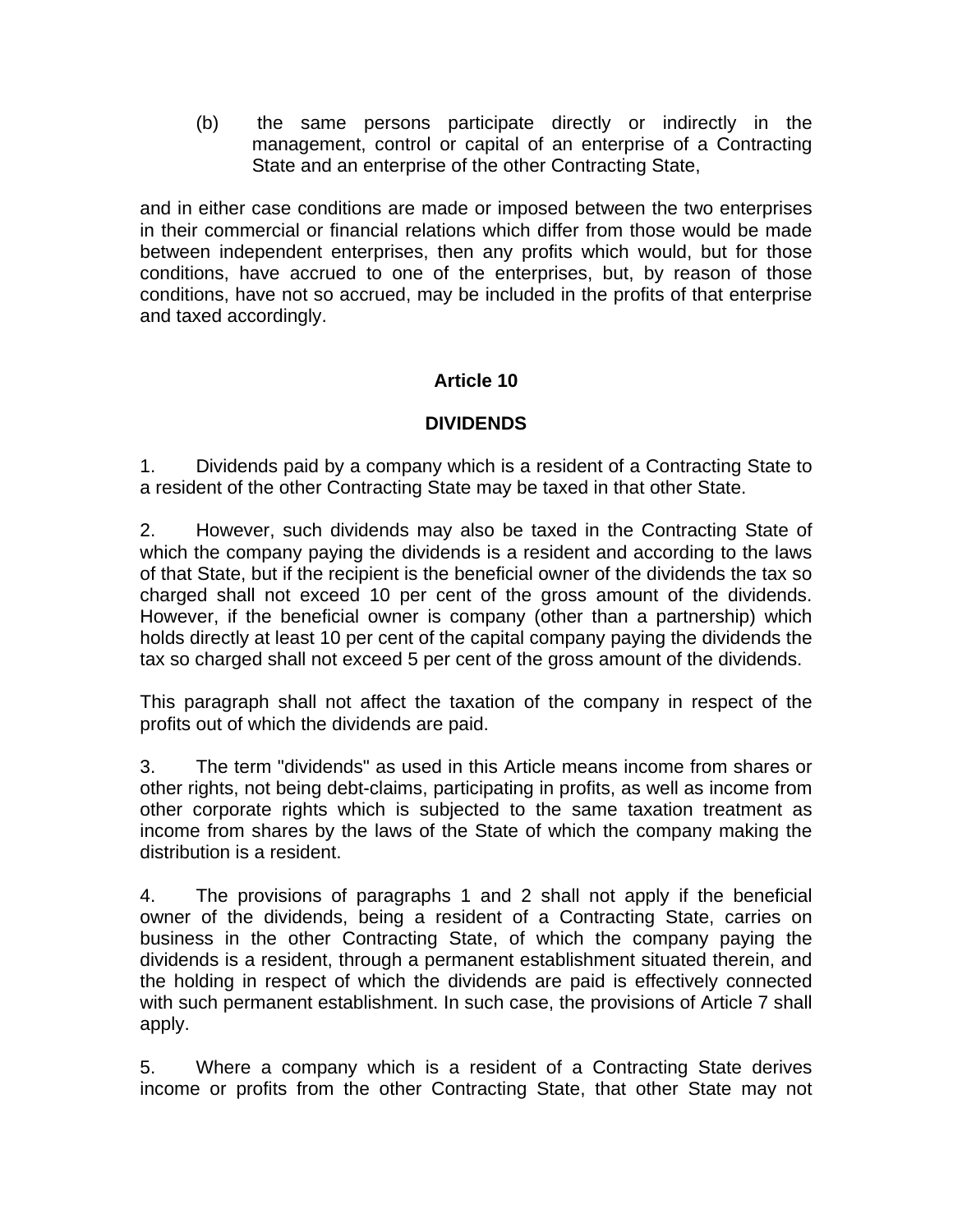impose any tax on the dividends paid by the company to persons who are not residents of that other State, or subject the company's undistributed profits to a tax on undistributed profits, even if the dividends paid or the undistributed profits consist wholly or partly of profits or income arising in such other State.

# **Article 11**

#### **INTEREST**

1. Interest arising in a Contracting State and paid to a resident of the other Contracting State may be taxed in that other State.

2. However, such interest may also be taxed in the Contracting State in which it arises, and according to the laws of that State, but if the recipient is the beneficial owner of the interest, the tax so charged shall not exceed 10 per cent of the gross amount of the interest.

3. Notwithstanding the provisions of paragraph 2, the Government of a Contracting State shall be exempt from tax in the other Contracting State in respect of interest derived by the Government from that other State.

4. For the purposes of paragraph 3, the term "Government":

- (a) in the case of Malaysia means the Government of Malaysia and shall include:
	- (i) the governments of the states;
	- (ii) the local authorities;
	- (iii) the statutory bodies engaged in governmental functions;
	- (iv) the Export-Import Bank of Malaysia Berhad (EXIM Bank); and
	- (v) the Bank Negara Malaysia;
- (b) in the case of Morocco means the Government of the Kingdom of Morocco and shall include:
	- (i) the local authorities;
	- (ii) the statutory bodies engaged in governmental functions;
	- (iii) the BANK AL MAGHRIB; and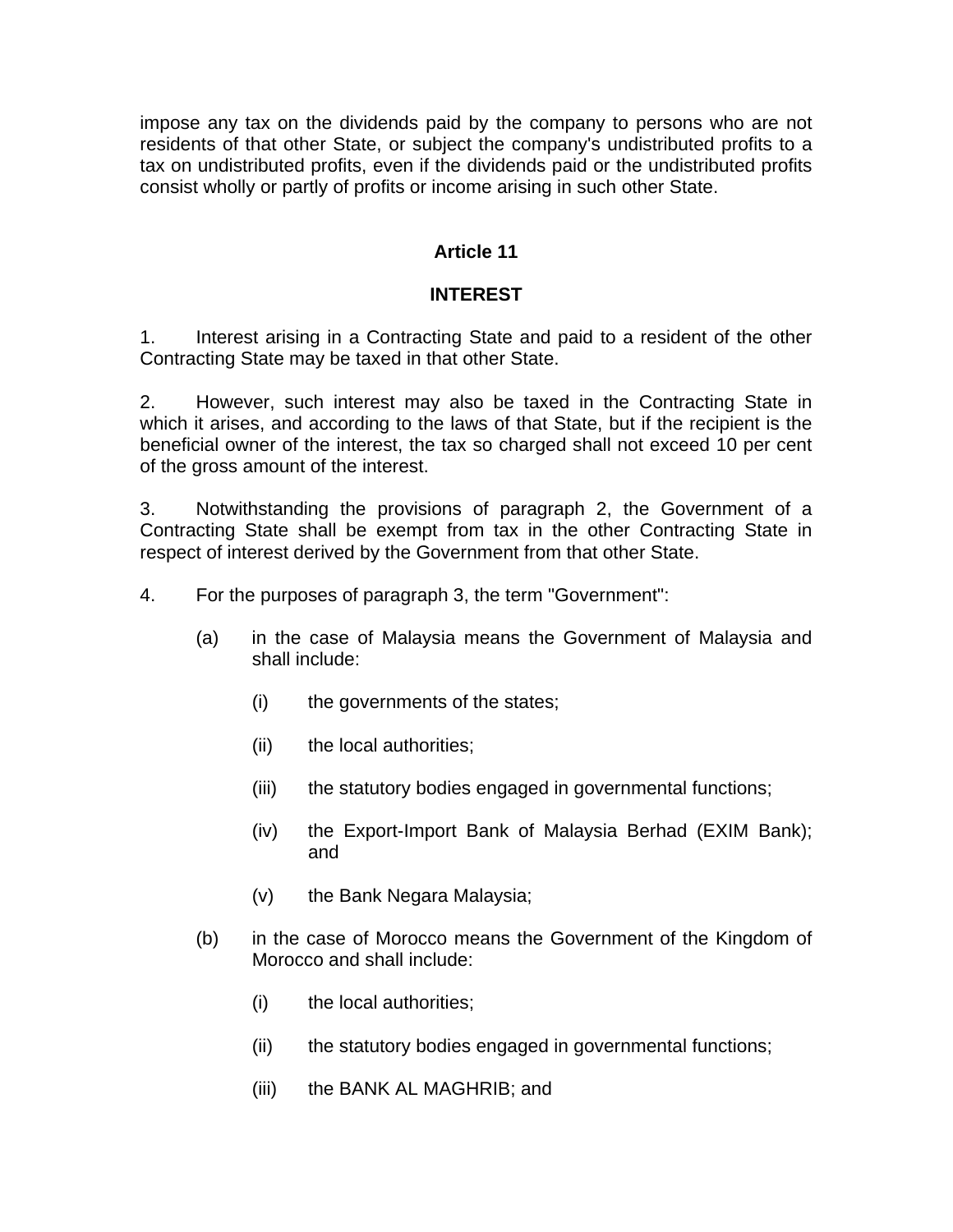(iv) the Moroccan Foreign Trade Bank.

5. The term "interest" as used in this Article means income from debt-claims of every kind, whether or not secured by mortgage and whether or not carrying a right to participate in the debtor's profits, and in particular, income from government securities and income from bonds or debentures. Penalty charges for late payment shall not be regarded as interest for the purpose of this Article.

6. The provisions of paragraphs 1, 2 and 3 shall not apply if the beneficial owner of the interest, being a resident of a Contracting State, carries on business in the other Contracting State in which the interest arises, through a permanent establishment situated therein, and the debt-claim in respect of which the interest is paid is effectively connected with such permanent establishment. In such a case, the provisions of Article 7 shall apply.

7. Interest shall be deemed to arise in a Contracting State when the payer is that State itself, a political subdivision, a local authority or a statutory body thereof, or a resident of that State. Where, however, the person paying the interest, whether he is a resident of a Contracting State or not, has in a Contracting State a permanent establishment in connection with which the indebtedness on which the interest is paid was incurred, and such interest is borne by such permanent establishment, then such interest shall be deemed to arise in the State in which the permanent establishment is situated.

8. Where, by reason of a special relationship between the payer and the beneficial owner or between both of them and some other person, the amount of the interest, having regard to the debt-claim for which it is paid, exceeds the amount which would have been agreed upon by the payer and the beneficial owner in the absence of such relationship, the provisions of this Article shall apply only to the last-mentioned amount. In such a case, the excess part of the payments shall remain taxable according to the laws of each Contracting State, due regard being had to the other provisions of this Agreement.

# **Article 12**

# **ROYALTIES**

1. Royalties arising in a Contracting State and paid to a resident of the other Contracting State may be taxed in that other State.

2. However, such royalties may also be taxed in the Contracting State in which they arise, and according to the laws of that State, but if the recipient is the beneficial owner of the royalties, the tax so charged shall not exceed 10 per cent of the gross amount of the royalties.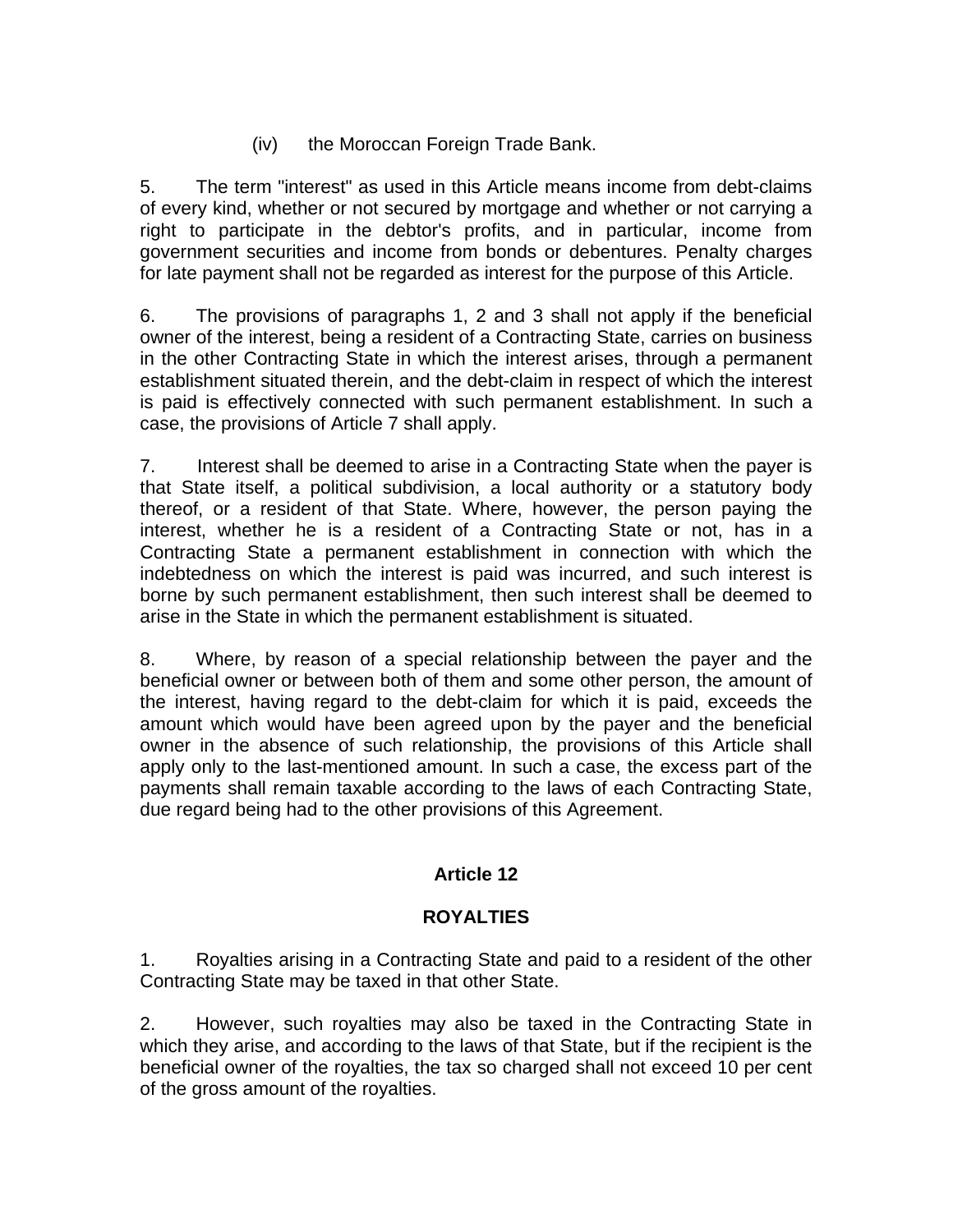3. The term "royalties" as used in this Article means payments of any kind received as a consideration for the use of, or the right to use, any copyright of literary, artistic or scientific work (including cinematograph films, and films or tapes for radio or television broadcasting), any patent, trade mark, design or model, plan, secret formula or process, or for the use of, or the right to use, industrial, commercial or scientific equipment, or for information (know-how) concerning industrial, commercial or scientific experience.

4. The provisions of paragraphs 1 and 2 shall not apply if the beneficial owner of the royalties, being a resident of a Contracting State, carries on business in the other Contracting State in which the royalties arise, through a permanent establishment situated therein, and the right or property in respect of which the royalties are paid is effectively connected with such permanent establishment. In such a case, the provisions of Article 7 shall apply.

5. Royalties shall be deemed to arise in a Contracting State when the payer is that State itself, a political subdivision, a local authority or a statutory body thereof, or a resident of that State. Where, however, the person paying the royalties, whether he is a resident of a Contracting State or not, has in a Contracting State a permanent establishment in connection with which the obligation to pay the royalties was incurred, and such royalties are borne by such permanent establishment then such royalties shall be deemed to arise in the State in which the permanent establishment is situated.

6. Where, by reason of a special relationship between the payer and the beneficial owner or between both of them and some other person, the amount of the royalties paid, having regard to the use, right or information for which they are paid, exceeds the amount which would have been agreed upon by the payer and the beneficial owner in the absence of such relationship, the provisions of this Article shall apply only to the last-mentioned amount. In such a case, the excess part of the payments shall remain taxable according to the laws of each Contracting State, due regard being had to the other provisions of this Agreement.

# **Article 13**

# **TECHNICAL FEES**

1. Technical fees derived from one of the Contracting States by a resident of the other Contracting State who is the beneficial owner thereof and is subject to tax in that other State in respect thereof may be taxed in the first-mentioned Contracting State at a rate not exceeding 10 per cent of the gross amount of the technical fees.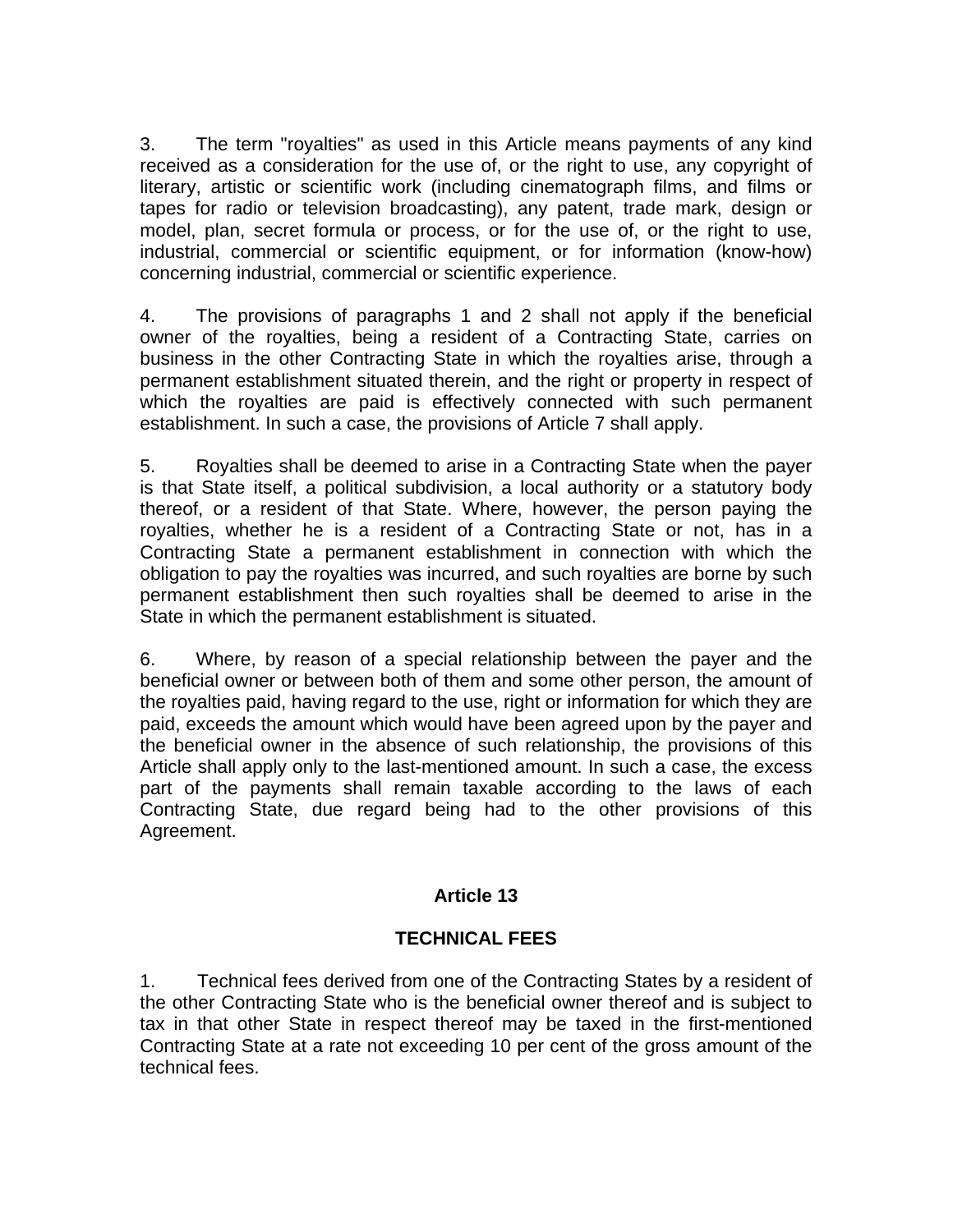2. The term "technical fees" as used in this Article means payments of any kind to any person, other than to an employee of the person making the payments, in consideration for any services of a technical, managerial or consultancy nature.

3. The provisions of paragraph 1 of this Article shall not apply if the beneficial owner of the technical fees, being a resident of a Contracting State, carries on business in the other Contracting State in which the technical fees arise through a permanent establishment situated therein, or performs in that other State independent personal services, and the technical fees are effectively connected with such permanent establishment or such services. In such a case, the provisions of Article 7 or Article 15, as the case may be, shall apply.

4. Technical fees shall be deemed to arise in a Contracting State when the payer is that State itself, a political subdivision, a local authority or a statutory body thereof, or a resident of that State. Where, however, the person paying the technical fees, whether he is a resident of a Contracting State or not, has in a Contracting State a permanent establishment in connection with which the obligation to pay the technical fees was incurred, and such technical fees are borne by such permanent establishment then such technical fees shall be deemed to arise in the Contracting State in which the permanent establishment is situated.

5. Where, by reason of a special relationship between the payer and the beneficial owner or between both of them and some other person, the amount which would have been agreed upon by the payer and the beneficial owner in the absence of such relationship, the provisions of this Article shall apply to the lastmentioned amount. In such a case, the excess part of the payments shall remain taxable according to the law of each Contracting State, due regard being had to the other provisions of this Agreement.

# **Article 14**

# **GAINS FROM THE ALIENATION OF PROPERTY**

1. Gains from the alienation of immovable property, as defined in paragraph 2 of Article 6, may be taxed in the Contracting State in which such property is situated.

2. Gains from the alienation of movable property forming part of the business property of a permanent establishment which an enterprise of a Contracting State has in the other Contracting State or of movable property available to a resident of a Contracting State in the other Contracting State for the purpose of performing professional services, including such gains from the alienation of such a permanent establishment (alone or together with the whole enterprise) may be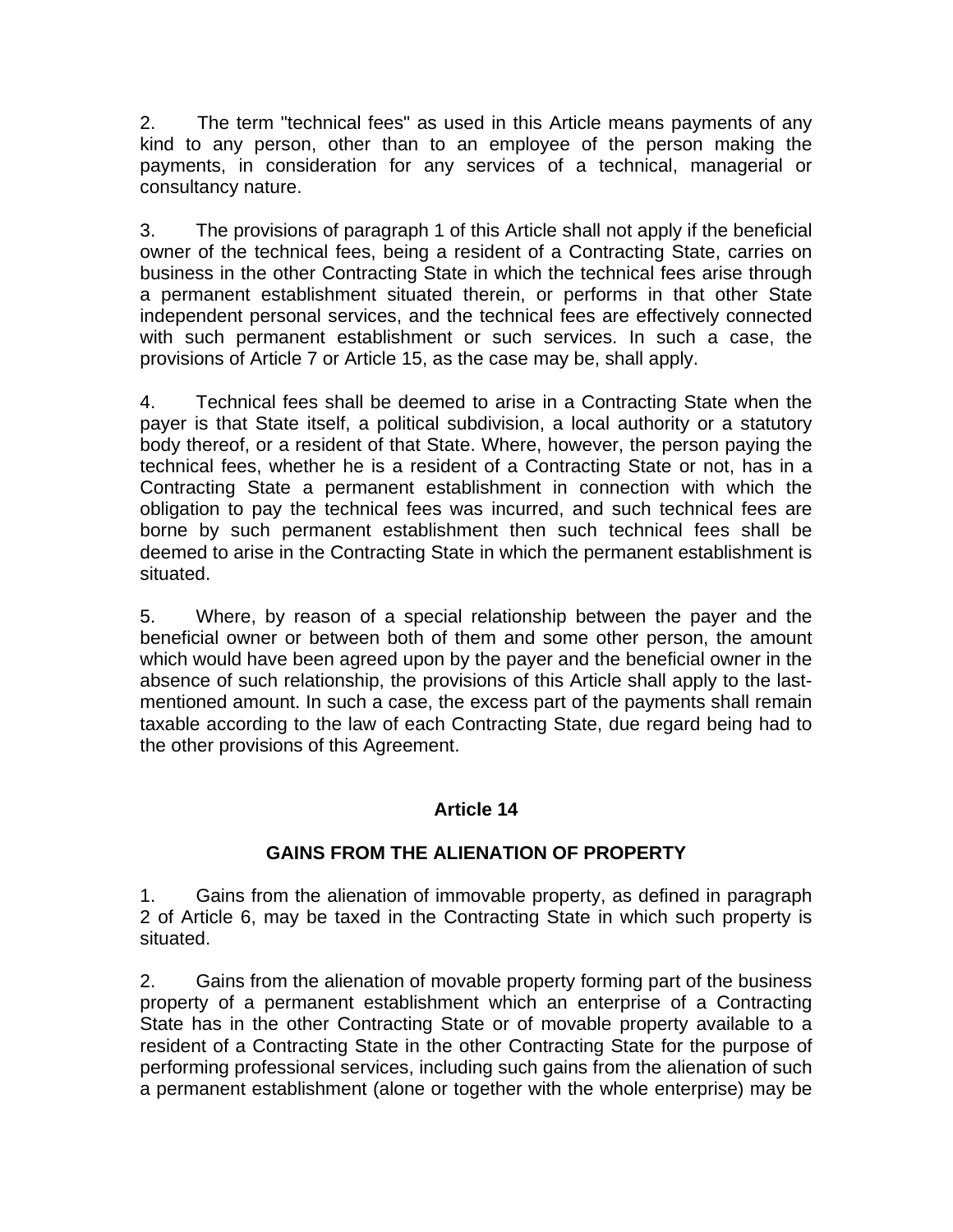taxed in that other State. However, gains from the alienation of ships or aircraft operated by an enterprise of a Contracting State in international traffic and movable property pertaining to the operation of such ships or aircraft shall be taxable only in the State of which the enterprise is a resident.

3. Gains from the alienation of any property or assets, other than those mentioned in paragraphs 1 and 2 of this Article, shall be taxable only in the Contracting State of which the alienator is a resident.

# **Article 15**

# **INDEPENDENT PERSONAL SERVICES**

1. Income derived by a resident of a Contracting State in respect of professional services or other independent activities of a similar character shall be taxable only in that State. However, in the following circumstances such income may be taxed in the other Contracting State:

- (a) if his stay in the other State is for a period or periods amounting to or exceeding in the aggregate 183 days in the calendar year concerned; or
- (b) if the remuneration for his services in the other State is either derived from residents of that State or borne by a permanent establishment which a person not resident in that State has in that State and which, in either case, exceeds 5,000 US dollars in the calendar year concerned, notwithstanding that his stay in that State is for a period or periods amounting to less than 183 days during that calendar year.

2. The term "professional services" includes especially independent scientific, literary, artistic, educational or teaching activities as well as the independent activities of physicians, lawyers, engineers, architects, dentists and accountants.

# **Article 16**

#### **DEPENDENT PERSONAL SERVICES**

1. Subject to the provisions of Articles 17, 19, 20, 21 and 22, salaries, wages and other similar remuneration derived by a resident of a Contracting State in respect of an employment shall be taxable only in that State unless the employment is exercised in the other Contracting State. If the employment is so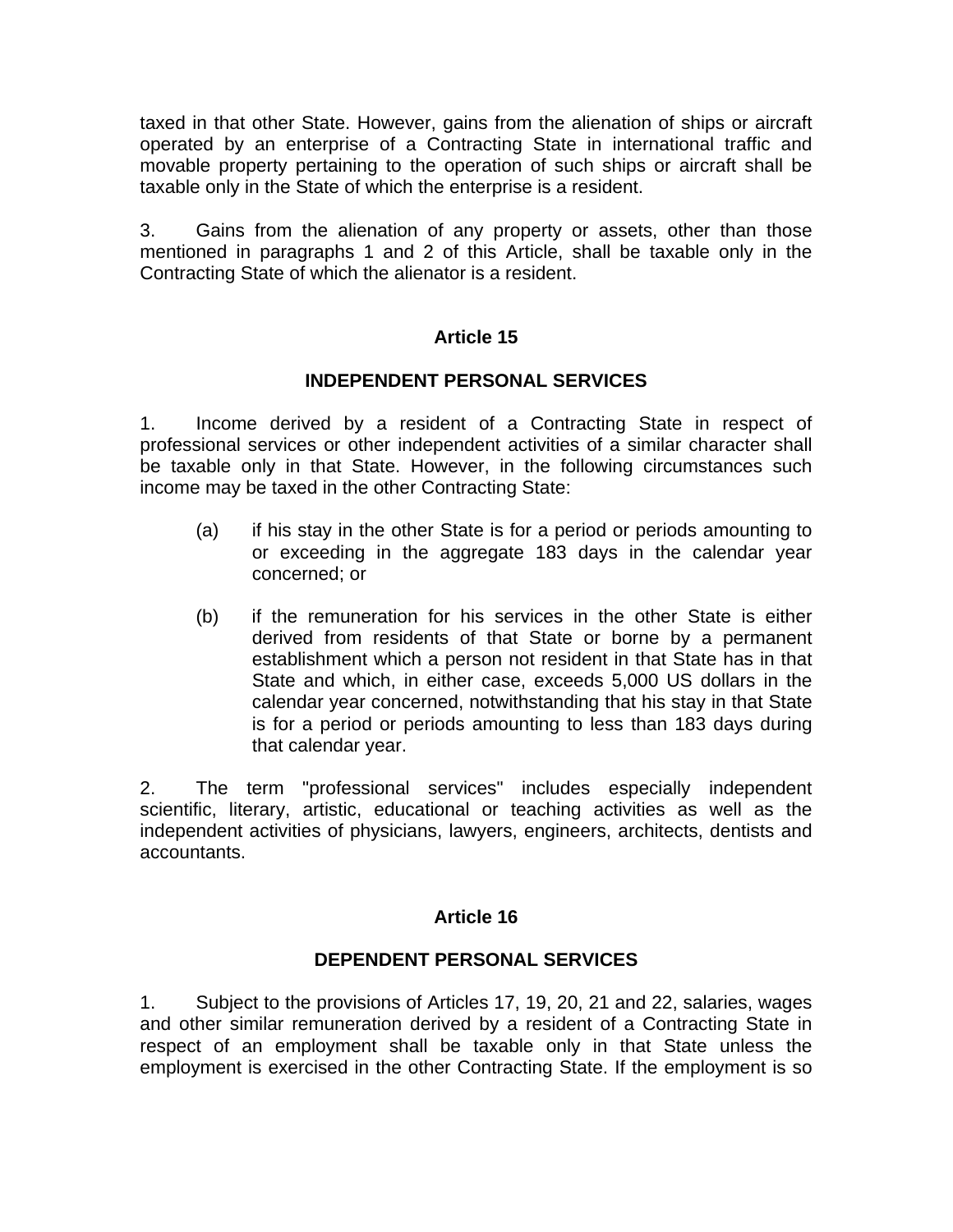exercised, such remuneration as is derived therefrom may be taxed in that other State.

2. Notwithstanding the provisions of paragraph 1, remuneration derived by a resident of the Contracting State in respect of an employment exercised in the other Contracting State shall be taxable only in the first-mentioned State if:

- (a) the recipient is present in the other Contracting State for a period or periods not exceeding in the aggregate 183 days in the calendar year concerned; and
- (b) the remuneration is paid by, or on behalf of, an employer who is not a resident of the other State; and
- (c) the remuneration is not borne by a resident of the other Contracting State or a permanent establishment which the employer has in the other State.

3. Notwithstanding the preceding provisions of this Article, remuneration in respect of an employment exercised aboard a ship or aircraft operated in international traffic by an enterprise of a Contracting State may be taxed in that State.

# **Article 17**

# **DIRECTORS' FEES**

Directors' fees and similar payments derived by a resident of a Contracting State in his capacity as a member of the board of directors of a company which is a resident of the other Contracting State, may be taxed in that other State.

# **Article 18**

# **ARTISTES AND SPORTSMEN**

1. Notwithstanding the provisions of Articles 15 and 16, income derived by a resident of a Contracting State as an entertainer, such as a theatre, motion picture, radio or television artiste, or a musician, or as a sportsman, from his personal activities as such exercised in the other Contracting State, may be taxed in that other State.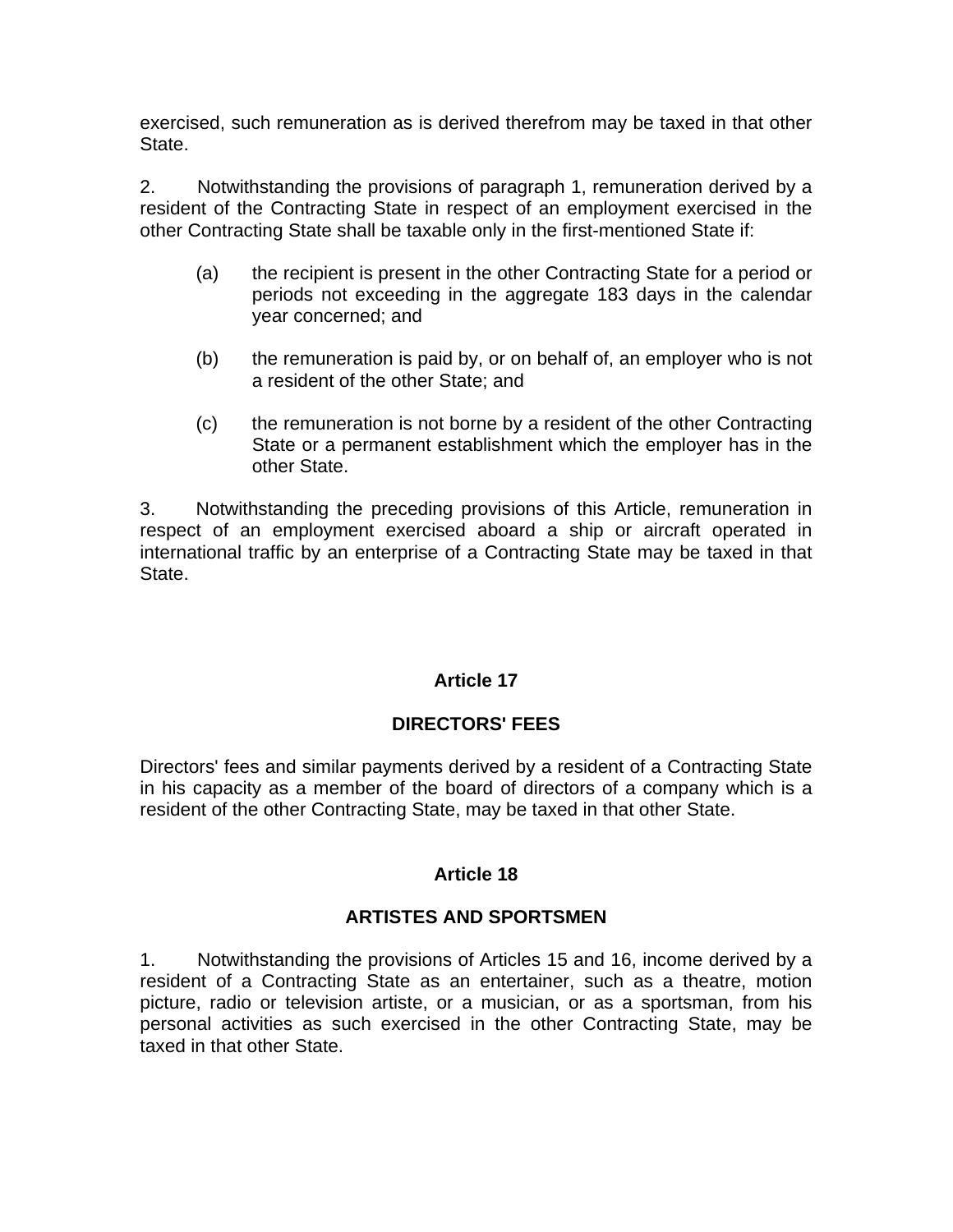2. Where income in respect of personal activities exercised by an entertainer or a sportsman in his capacity as such accrues not to the entertainer or sportsman himself but to another person, that income may, notwithstanding the provisions of Articles 7, 15 and 16, be taxed in the Contracting State in which the activities of the entertainer or sportsman are exercised.

3. The provisions of paragraphs 1 and 2 shall not apply to remuneration or profits derived from activities exercised in a Contracting State if the visit to that State is directly or indirectly supported wholly or substantially from the public funds of the other Contracting State, a political subdivision, a local authority or a statutory body thereof.

# **Article 19**

# **PENSIONS**

Subject to the provisions of paragraph 2 of Article 20, any pension and other similar remuneration for past employment arising in a Contracting State and paid to a resident of the other Contracting State shall be taxable only in that other State.

# **Article 20**

# **GOVERNMENT SERVICE**

- 1.(a) Remuneration, other than a pension, paid by a Contracting State or a political subdivision or a local authority or a statutory body thereof to any individual in respect of services rendered to that State or political subdivision or local authority or statutory body thereof shall be taxable only in that State.
	- (b) However, such remuneration shall be taxable only in the other Contracting State if the services are rendered in that other State and the recipient is a resident of that other State who:
		- (i) is a national of that other State, or
		- (ii) did not become a resident of that other State solely for the purpose of performing the services.

2. Any pension paid by, or out of funds created by, a Contracting State or a political subdivision or a local authority or a statutory body thereof to any individual in respect of services rendered to that State or political subdivision or local authority or statutory body thereof shall be taxable only in that State.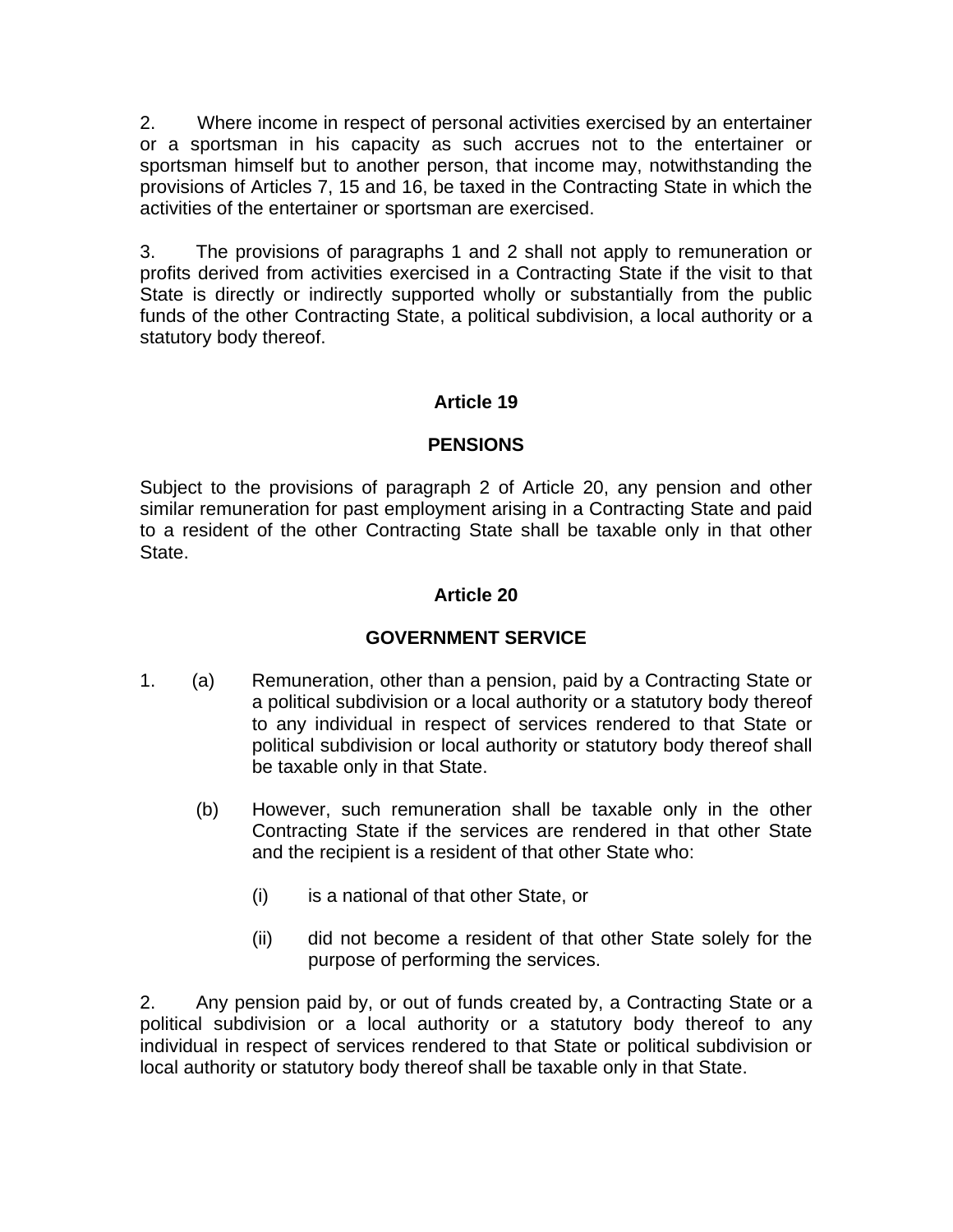3. The provisions of Articles 16, 17 and 19 shall apply to remuneration or pensions in respect of services rendered in connection with any business carried on by a Contracting State or a political subdivision or a local authority or a statutory body thereof.

#### **Article 21**

#### **STUDENTS AND TRAINEES**

An individual who is a resident of a Contracting State immediately before making a visit to the other Contracting State and is temporarily present in the other State solely:

- (a) as a student at a recognised university, college, school or other similar recognised educational institution in that other State;
- (b) as a business or technical apprentice; or
- (c) as a recipient of a grant, allowance or award for the primary purpose of study, research or training from the Government of either State or from a scientific, educational, religious or charitable organisation or under a technical assistance programme entered into by the Government of either State,

shall be exempt from tax in that other State on:

- (i) all remittances from abroad for the purposes of his maintenance, education, study, research or training;
- (ii) the amount of such grant, allowance or award; and
- (iii) any remuneration not exceeding 2,500 US dollars per annum in respect of services in that other State provided the services are performed in connection with his study, research or training or are necessary for the purposes of his maintenance.

#### **Article 22**

#### **TEACHERS AND RESEARCHERS**

1. An individual who is a resident of a Contracting State immediately before making a visit to the other Contracting State, and who, at the invitation of any public university, college, institution primarily for research purposes or other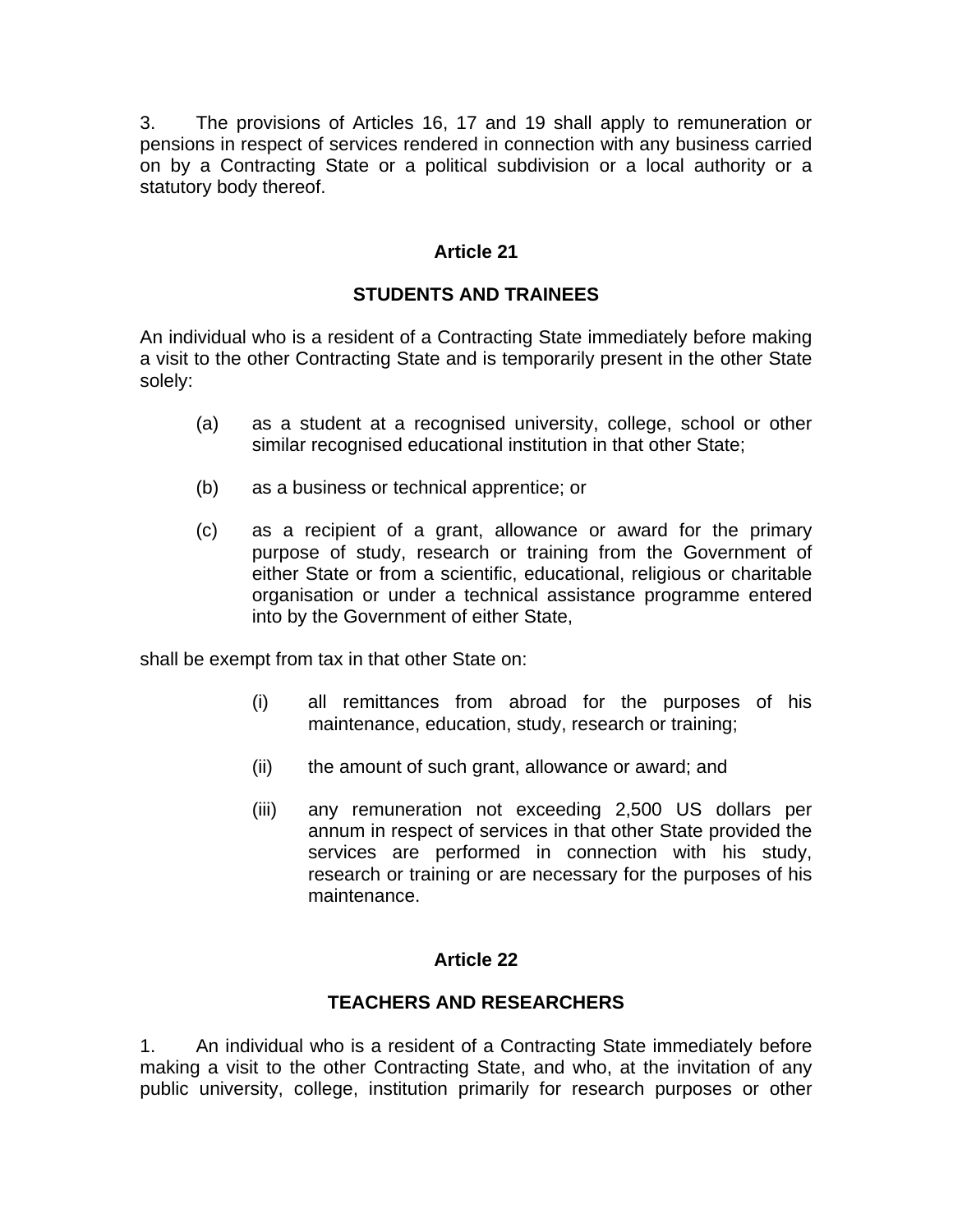similar public institutions, visits that other State for a period not exceeding one year solely for the purpose of teaching or research or both at such public institution shall be exempt from tax in that other State on any remuneration for such teaching or research, provided that such remuneration is derived by him from the first-mentioned Contracting State.

2. This Article shall not apply to income from research if such research is undertaken primarily for the private benefit of a specific person or persons.

# **Article 23**

#### **OTHER INCOME**

Items of income of a resident of a Contracting State which are not expressly mentioned in the foregoing Articles of this Agreement shall be taxable only in that Contracting State except that if such income is derived from sources in the other Contracting State, it may also be taxed in that other State.

# **Article 24**

#### **ELIMINATION OF DOUBLE TAXATION**

1. Subject to the laws of Malaysia regarding the allowance as a credit against Malaysian tax of tax payable in any country other than Malaysia, the Moroccan tax payable under the laws of Morocco and in accordance with this Agreement by a resident of Malaysia in respect of income derived from Morocco shall be allowed as a credit against Malaysian tax payable in respect of that income. Where such income is a dividend paid by a company which is a resident of Morocco to a company which is a resident of Malaysia and which owns not less than 10 per cent of the voting shares of the company paying the dividend, the credit shall take into account Moroccan tax payable by that company in respect of its income out of which the dividend is paid. The credit shall not, however, exceed that part of the Malaysian tax, as computed before the credit is given, which is appropriate to such item of income.

2. For the purposes of paragraph 1, the term "Moroccan tax payable" shall be deemed to include Moroccan tax which would, under the laws of Morocco and in accordance with this Agreement, have been payable on any income derived from sources in Morocco had the income not been taxed at a reduced rate or exempted from Moroccan tax in accordance with the provisions of this Agreement and the special incentives under the Moroccan laws for the promotion of economic development of Morocco which were in force on the date of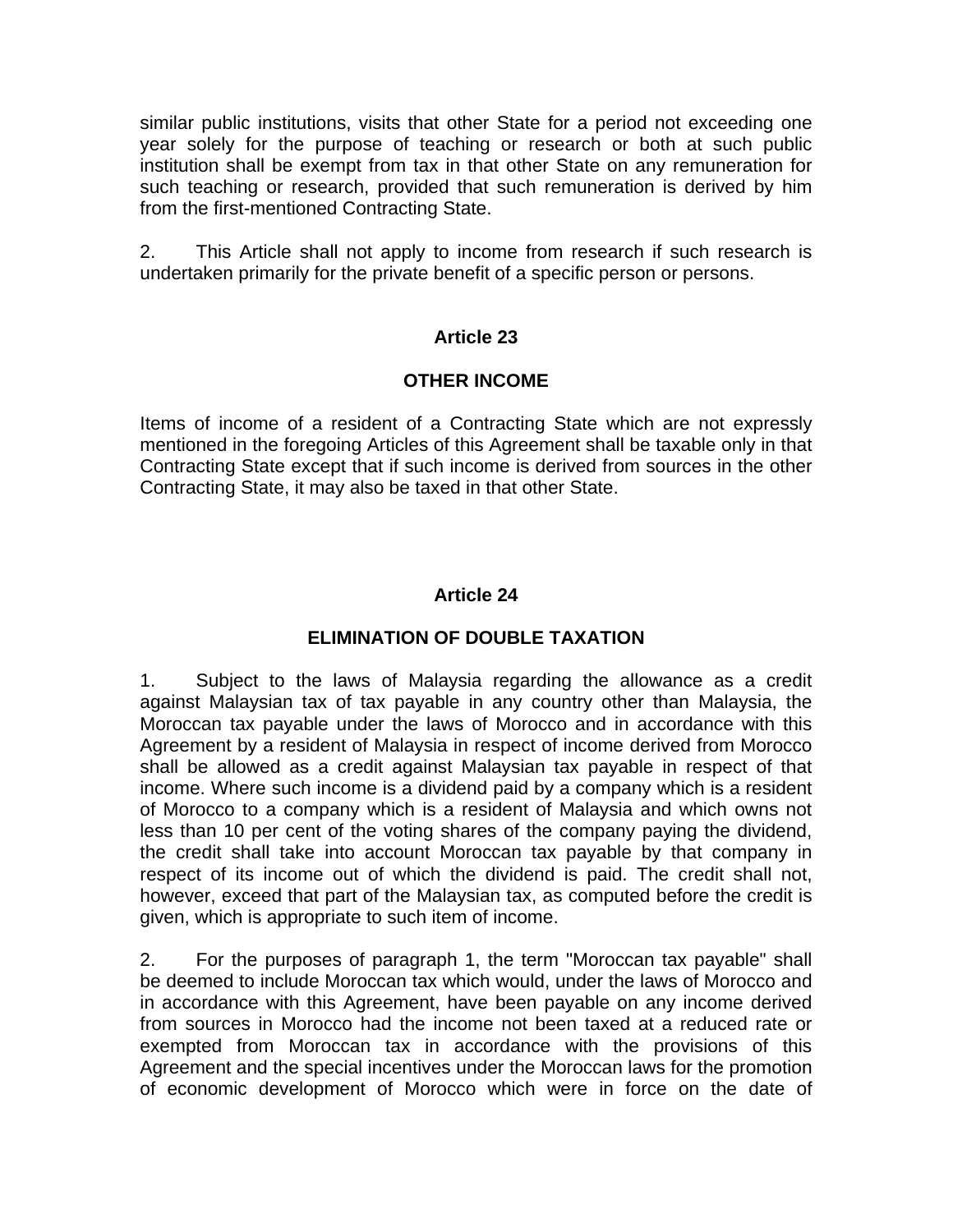signature of this Agreement or any other provisions which may subsequently be introduced in Morocco in modification of, or in addition to, those laws so far as they are agreed by the competent authorities of the Contracting States to be of a substantially similar character.

3. Subject to the laws of Morocco regarding the allowance as a credit against Moroccan tax of tax payable in any country other than Morocco, the Malaysian tax payable under the laws of Malaysia and in accordance with this Agreement by a resident of Morocco in respect of income derived from Malaysia shall be allowed as a credit against Moroccan tax payable in respect of that income. Where such income is a dividend paid by a company which is a resident of Malaysia to a company which is a resident of Morocco and which owns not less than 10 per cent of the voting shares of the company paying the dividend, the credit shall take into account Malaysian tax payable by that company in respect of its income out of which the dividend is paid. The credit shall not, however, exceed that part of the Moroccan tax, as computed before the credit is given, which is appropriate to such item of income.

4. For the purposes of paragraph 3, the term "Malaysian tax payable" shall be deemed to include Malaysian tax which would, under the laws of Malaysia and in accordance with this Agreement, have been payable on any income derived from sources in Malaysia had the income not been taxed at a reduced rate or exempted from Malaysian tax in accordance with the provisions of this Agreement and the special incentives under the Malaysian laws for the promotion of economic development of Malaysia which were in force on the date of signature of this Agreement or any other provisions which may subsequently be introduced in Malaysia in modification of, or in addition to, those laws so far as they are agreed by the competent authorities of the Contracting States to be of a substantially similar character.

# **Article 25**

# **NON-DISCRIMINATION**

1. The nationals of a Contracting State shall not be subjected in other Contracting State to any taxation or any requirement connected therewith which is other or more burdensome than the taxation and connected requirements to which nationals of that other State in the same circumstances are or may be subjected.

2. The taxation on a permanent establishment which an enterprise of a Contracting State has in the other Contracting State shall not be less favourably levied in that other State than the taxation levied on enterprises of that other State carrying on the same activities.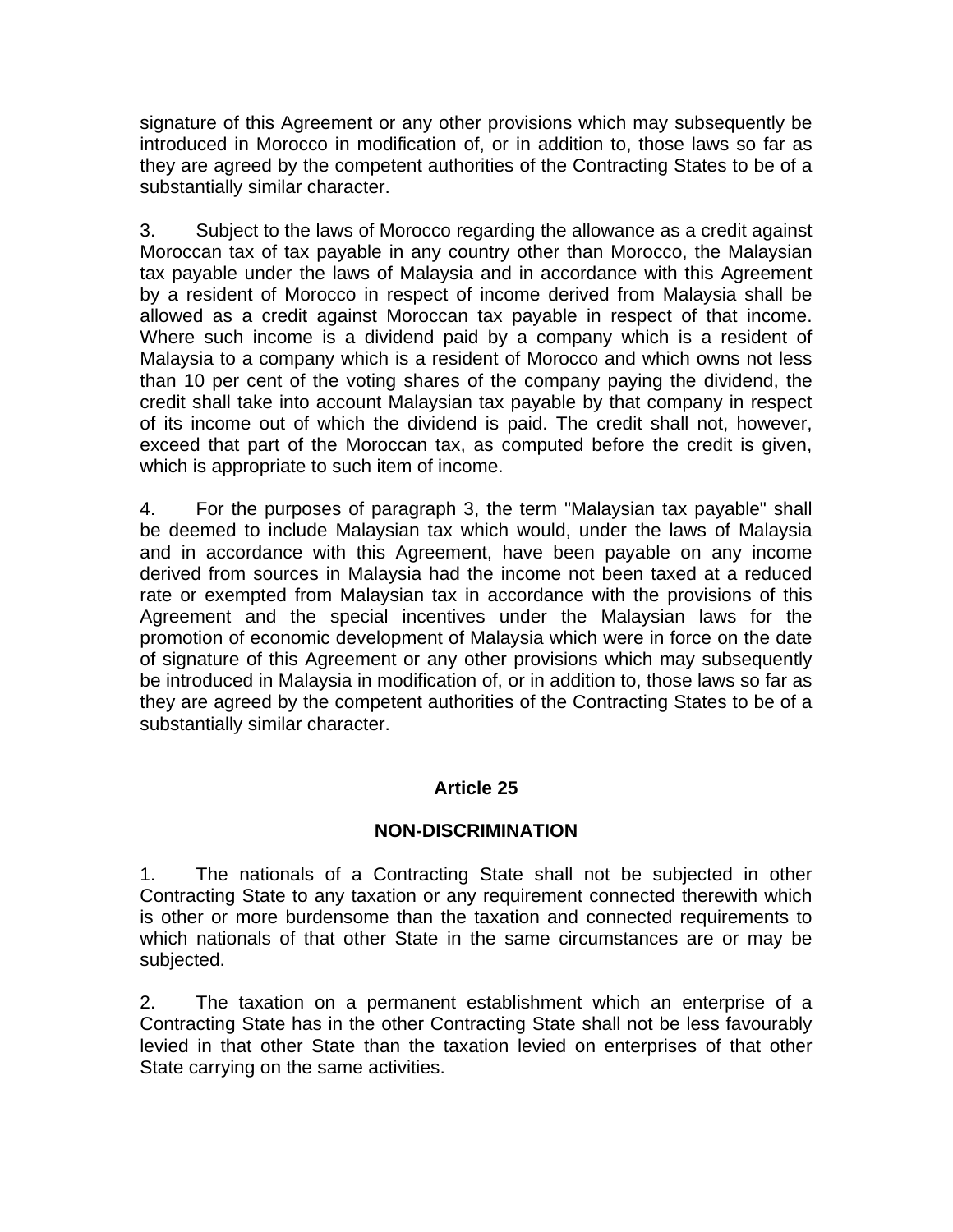3. Enterprises of a Contracting State, the capital of which is wholly or partly owned or controlled, directly or indirectly, by one or more residents of the other Contracting State, shall not be subjected in the first-mentioned State to any taxation or any requirement connected therewith which is other or more burdensome than the taxation and connected requirements to which other similar enterprises of that first-mentioned State are or may be subjected.

- 4. Nothing in this Article shall be construed as obliging:
	- (i) a Contracting State to grant to individuals who are resident of the other Contracting State any personal allowances, reliefs and reductions for tax purposes on account of civil status or family responsibilities which it grants to its own residents;
	- (ii) Malaysia to grant to nationals of Morocco not resident in Malaysia those personal allowances, reliefs and reductions for tax purposes which are by law available on the date of signature of this Agreement only to nationals of Malaysia who are not resident in Malaysia.

5. Nothing in this Article shall be construed so as to prevent either Contracting State from limiting to its nationals the enjoyment of tax incentives designed to promote economic development in that State.

6. In this Article, the term "taxation" means taxes to which this Agreement applies.

# **Article 26**

#### **MUTUAL AGREEMENT PROCEDURE**

1. Where a resident of a Contracting State considers that the actions of one or both of the Contracting States result or will result for him in taxation not in accordance with this Agreement, he may, notwithstanding the remedies provided by the taxation laws of those States, present his case to the competent authority of the State of which he is a resident or, if his case comes under paragraph 1 of Article 25, to that of the State of which he is a national. The case must be presented within three years from the first notification of the action resulting in taxation not in accordance with the provisions of this Agreement.

2. The competent authority shall endeavour, if the objection appears to it to be justified and if it is not itself able to arrive at an appropriate solution, to resolve the case by mutual agreement with the competent authority of the other Contracting State, with a view to the avoidance of taxation which is not in accordance with this Agreement.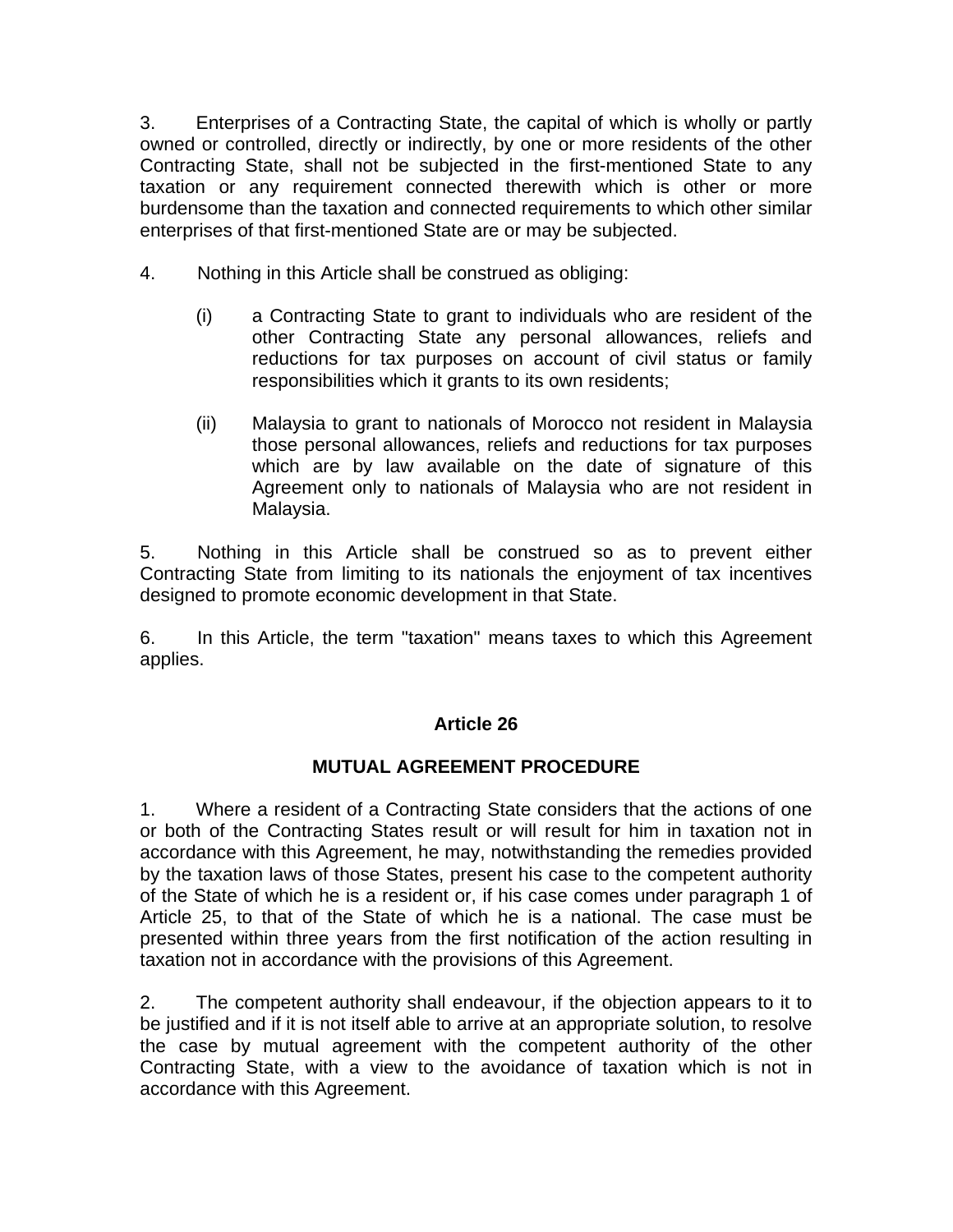3. The competent authorities of the Contracting States shall endeavour to resolve by mutual agreement any difficulties or doubts arising as to the interpretation or application of the Agreement. They may also consult together for the elimination of double taxation in cases not provided for in the Agreement.

4. The competent authorities of the Contracting States may communicate with each other for the purposes of reaching an agreement in the preceding paragraphs.

# **Article 27**

# **EXCHANGE OF INFORMATION**

1. The competent authorities of the Contracting State shall exchange such information as is necessary for carrying out the provisions of this Agreement or for the prevention or detection of evasion or avoidance of taxes covered by this Agreement. Any information so exchanged shall be treated as secret and shall be disclosed only to persons or authorities (including a court or reviewing authority) concerned with the assessment, collection, enforcement or prosecution in respect of, or the determination of appeals in relation to, the taxes which are the subject of this Agreement.

2. In no case shall the provisions of paragraph 1 be construed so as to impose on a Contracting State the obligation:

- (a) to carry out administrative measures at variance with the laws or the administrative practice of that or of the other Contracting State;
- (b) to supply particulars which are not obtainable under the laws or in the normal course of the administration of that or of the other Contracting State;
- (c) to supply information which would disclose any trade, business, industrial, commercial or professional secret or trade process, or information, the disclosure of which would be contrary to public policy.

# **Article 28**

# **DIPLOMATIC AGENTS AND CONSULAR OFFICERS**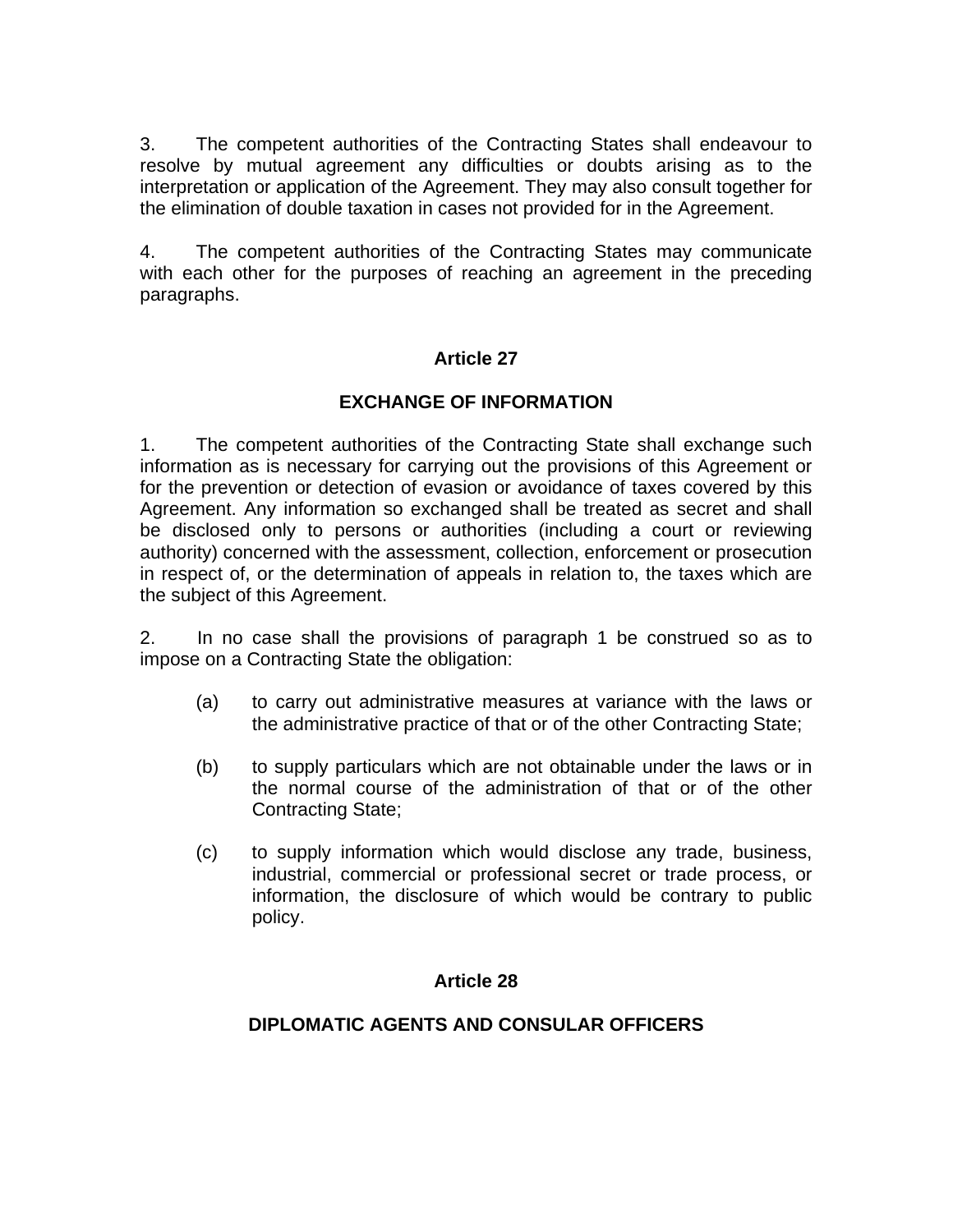Nothing in this Agreement shall affect the fiscal privileges of diplomatic agents or consular officers under the general rules of international law or under the provisions of special agreements.

#### **Article 29**

#### **ENTRY INTO FORCE**

This Agreement shall enter into force on the date on which the Contracting States exchange notes through the diplomatic channel notifying each other that the last of such things has been done as is necessary to give this Agreement the force of law in Malaysia and Morocco, as the case may be, and thereupon this Agreement shall have effect:

- (a) in Malaysia:
	- (i) in respect of Malaysian tax, other than petroleum income tax, to tax chargeable for any year of assessment beginning on or after the first day of January in the calendar year following the year in which this Agreement enters into force;
	- (ii) in respect of petroleum income tax, to tax chargeable for any year of assessment beginning on or after the first day of January of the second calendar year following the year in which this Agreement enters into force;
- (b) in Morocco:
	- (i) in respect of taxes withheld at source, to income derived on or after the first day of January in the calendar year following the year in which this Agreement enters into force;
	- (ii) in respect of other taxes income, to taxes chargeable for any year of assessment beginning on or after the first day of January of the second calendar year following the year in which this Agreement enters into force and subsequent years of assessment.

# **Article 30**

#### **TERMINATION**

This Agreement shall remain in effect indefinitely, but either Contracting State may terminate the Agreement, through diplomatic channels, by giving to the